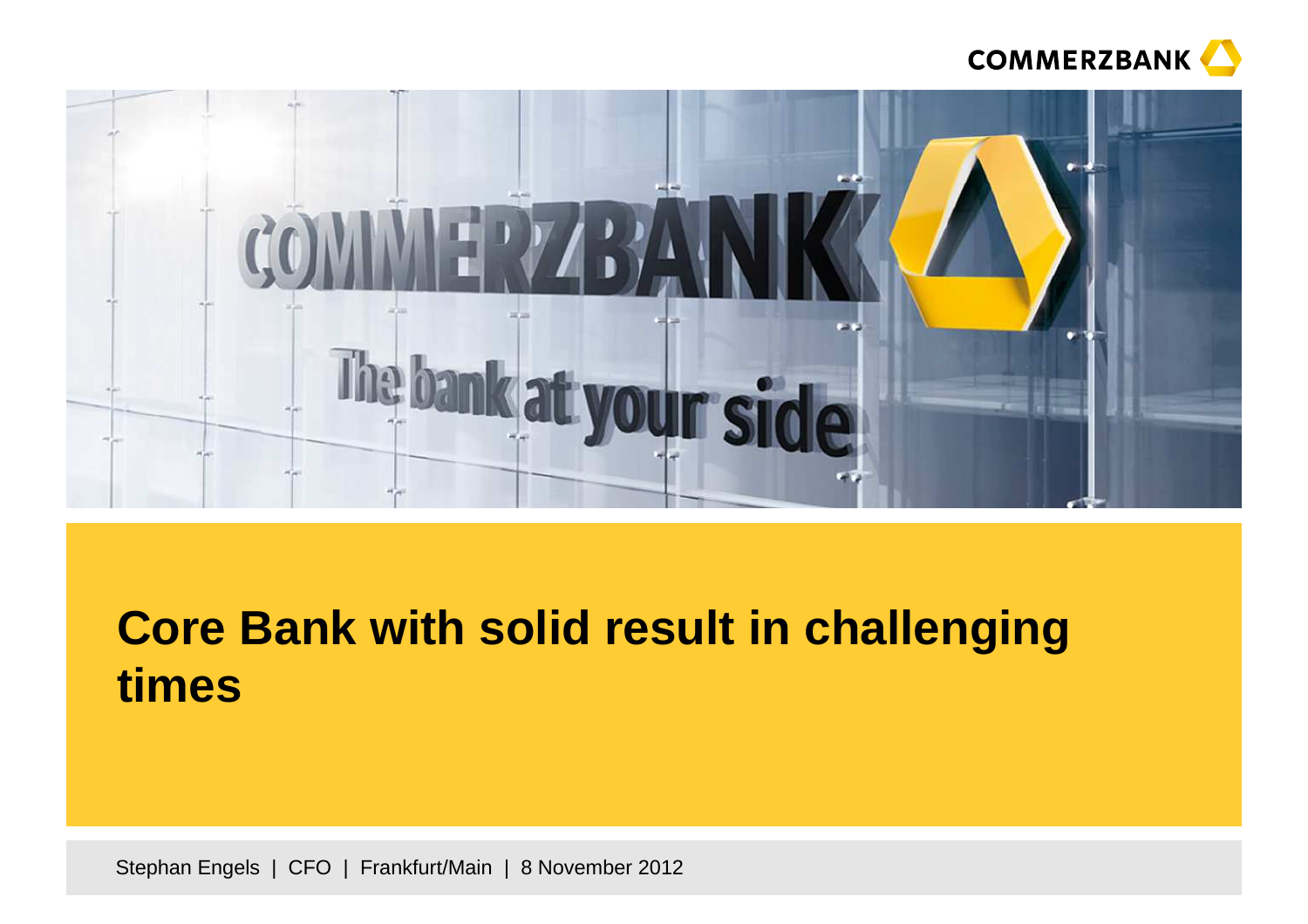

### **Group Operating profit of €216m – Core Bank with solid result**

Group operating profit of  $E216m$  – negatively affected by NCA Efficiency gains are paying-off – Group CIR below 70%RWA almost flat q-o-q at €206bn, Core Tier I ratio at 12.2%Operating profit in Core Bank with €692m up by 19% q-o-q, partly supported by one-off effects Slight increase in NCI in light of positive market sentiment, while NII margin remains subdued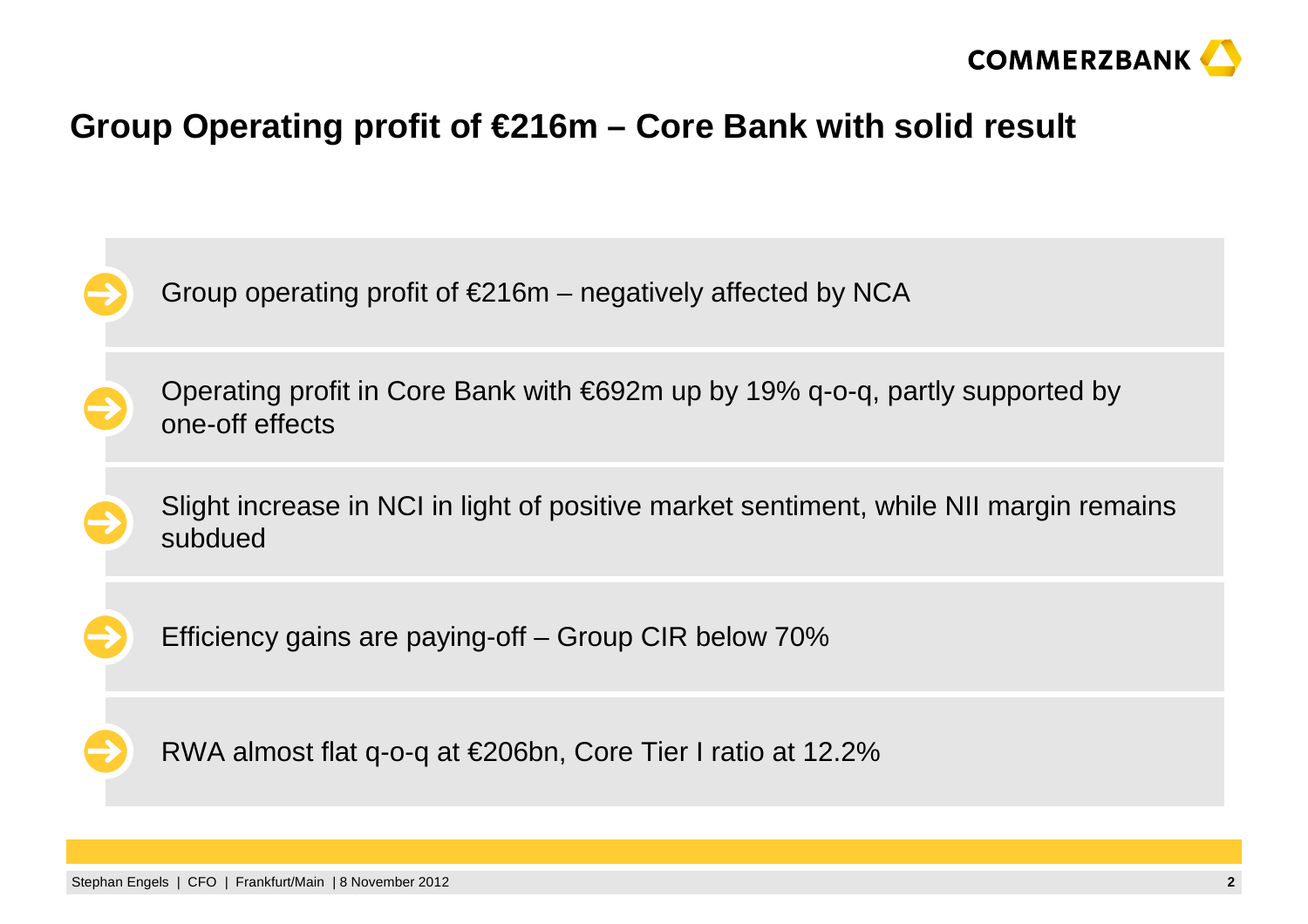

# **Commerzbank Financials at a glance**

| <b>Group</b>                             | Q3 2011  | Q2 2012 | Q3 2012 |
|------------------------------------------|----------|---------|---------|
| Operating profit $(\epsilon m)$          | $-855$   | 451     | 216     |
| Core Tier I ratio B 2.5 $(\%)$           | 9.4      | 12.2    | 12.2    |
| $RWA$ ( $\in$ bn)                        | 244      | 210     | 206     |
| Leverage ratio $(%)$ <sup>1)</sup>       | 22       | 19      | 19      |
| Core Bank (incl. O&C)                    | Q3 2011  | Q2 2012 | Q3 2012 |
| Operating profit $(\epsilon m)$          | 868      | 580     | 692     |
| Op. RoE (%)                              | 16.4     | 12.6    | 12.9    |
| CIR(%)                                   | 64.7     | 70.0    | 68.9    |
| Risk density of EaD (bps)                | 31       | 28      | 27      |
| LTD ratio $(\%)$                         | 85       | 78      | 77      |
| <b>NCA</b>                               | Q3 2011  | Q2 2012 | Q3 2012 |
| Operating profit $(\epsilon m)$          | $-1,511$ | $-149$  | $-476$  |
| EaD volume $(\epsilon$ bn) <sup>2)</sup> | 192      | 155     | 148     |
| Risk density of EaD (bps)                | 36       | 51      | 58      |

<sup>1)</sup> excl. trading assets.

<sup>2)</sup> EaD performing book only.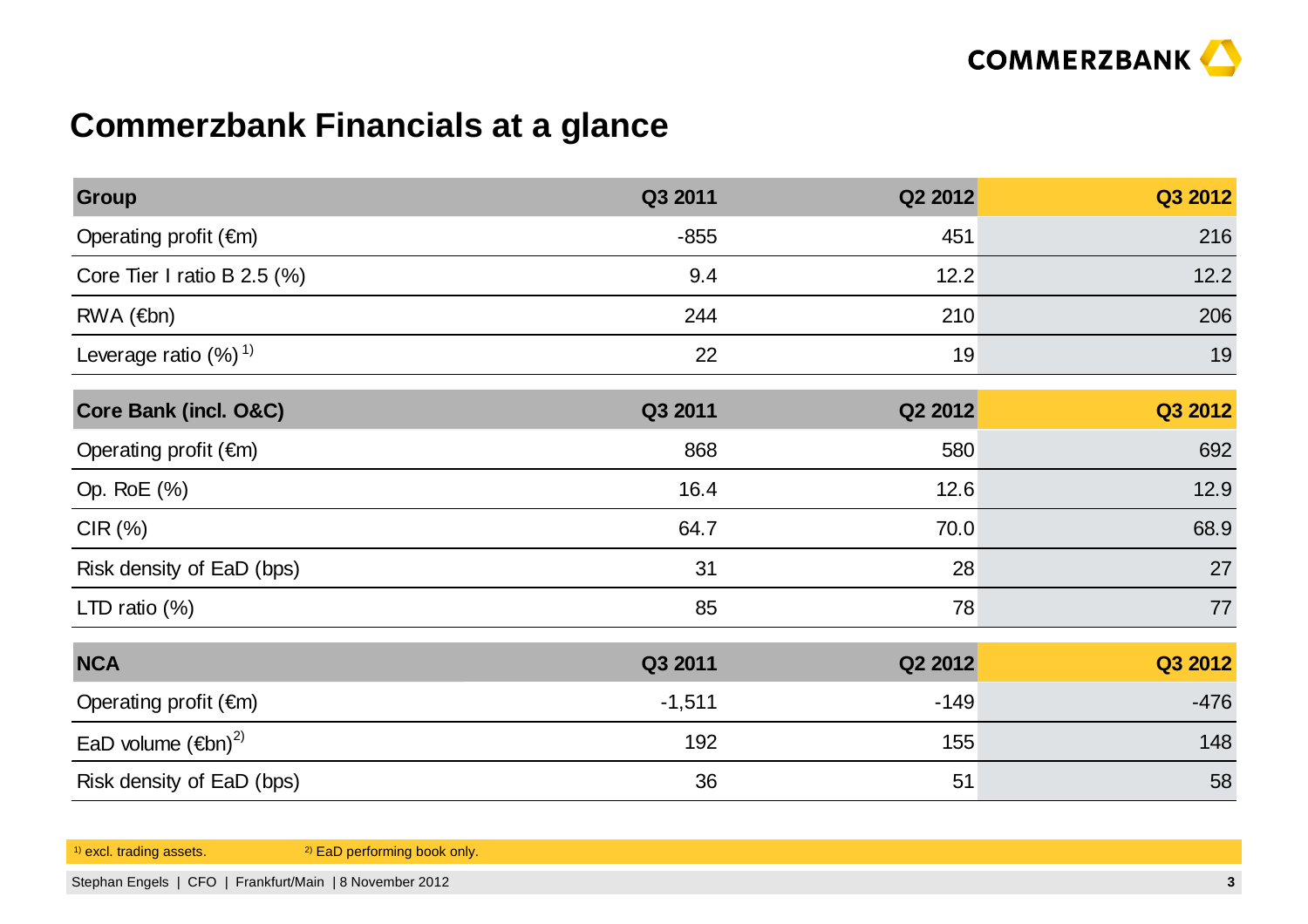

#### **Group revenues decline due to NCA development**



**Q3 vs. Q2 2012**

- ▲ Revenues of Core Bank higher due to market driven business<br>► Resling in NGA resulting from valuation offects on derivatives
- ▼ Decline in NCA resulting from valuation effects on derivatives and hedge positions
- ► Slight net LLP increase on Group level higher net LLP in CRE hot spot markets not fully compensated by net releases in MSB and C&M compensated by net releases in MSB and C&M
- ▲ Costs remain stable despite headwinds thanks to efficiency gains
- ▼ Higher tax charge due to revaluation of DTA in UK business units

1) consolidated result attributable to Commerzbank shareholder.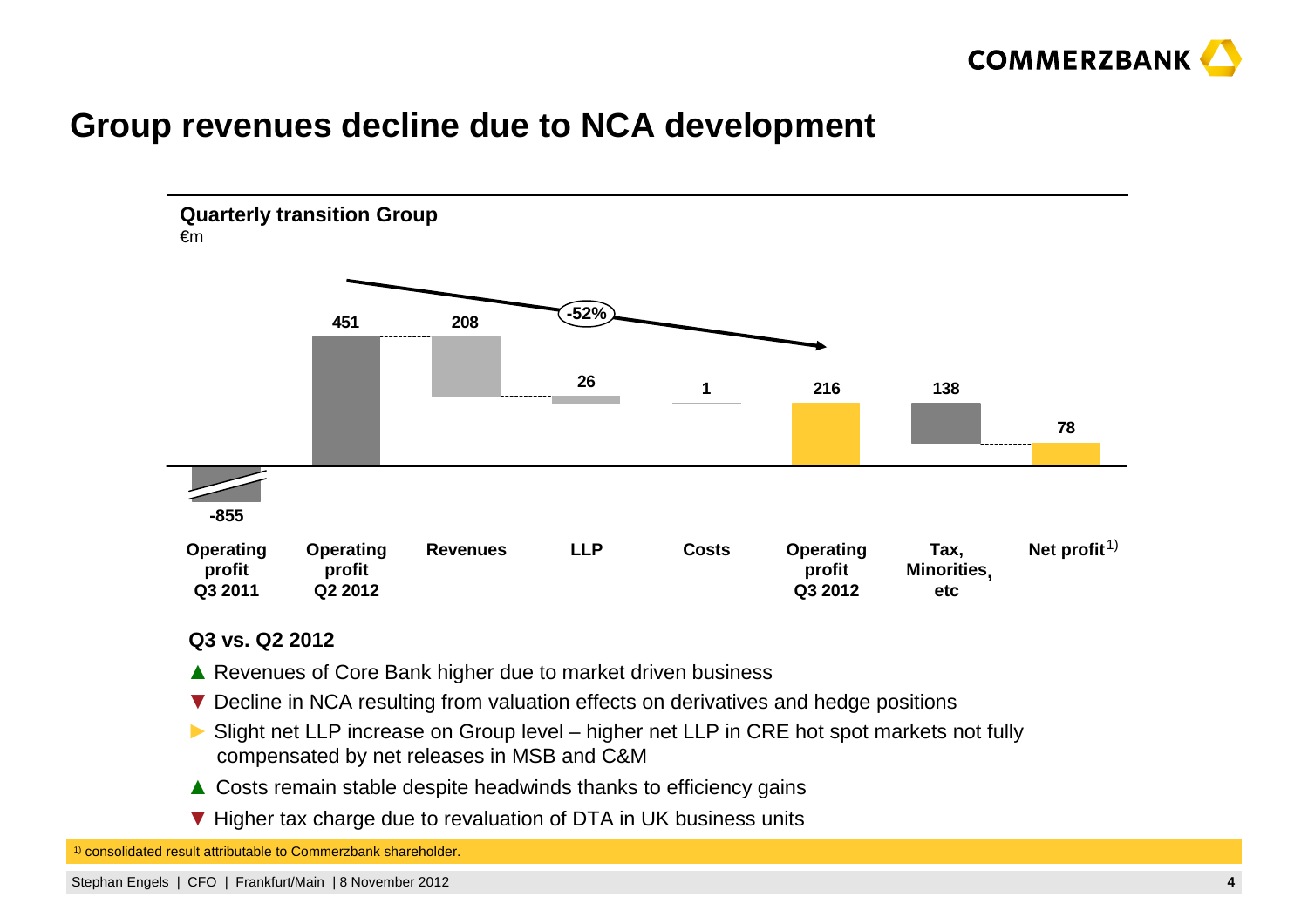

### **Core Bank: slight increase in NCI in light of positive market sentiment**







- **▲** NCI benefitting from current positive market sentiment in<br>**EXEC** securities business mainly in PC sustainability of pick u securities business, mainly in PC – sustainability of pick up uncertain
- ► NII impacted by one-offs; margin remains on low level.<br>Pressure due to 1) lower deposit margins 2) high liquidities Pressure due to 1) lower deposit margins 2) high liquidity buffer and 3) deposit growth while loan business stable
- ▼ Trading income with increase in FIC being significantly<br>
overcompensated by lower contribution of Treasury res overcompensated by lower contribution of Treasury result and negative OCS impact

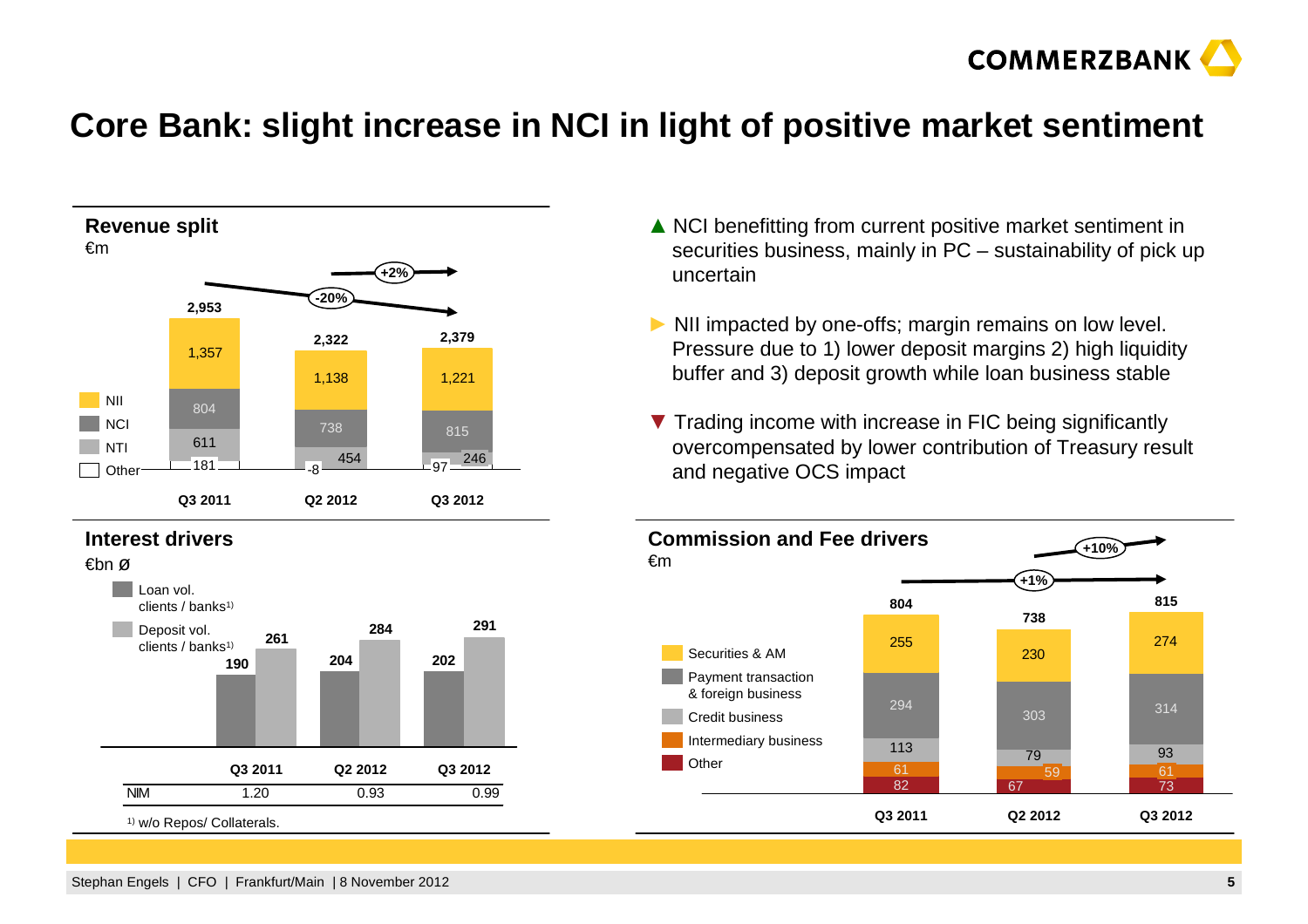

#### **Core Bank: initiated cost measures are paying-off**



#### **Q3 vs. Q2 2012**

- **▲** Costs down 14% y-o-y about 1/2 from realized cost synergies and 1/2 from additional cost measures
- ▲ Core Bank CIR of 69% on a good track further reductions in operating expenses could mostly compensate for increase in personnel expenses (reflecting collectively agreed wage increase) increase in personnel expenses (reflecting collectively agreed wage increase)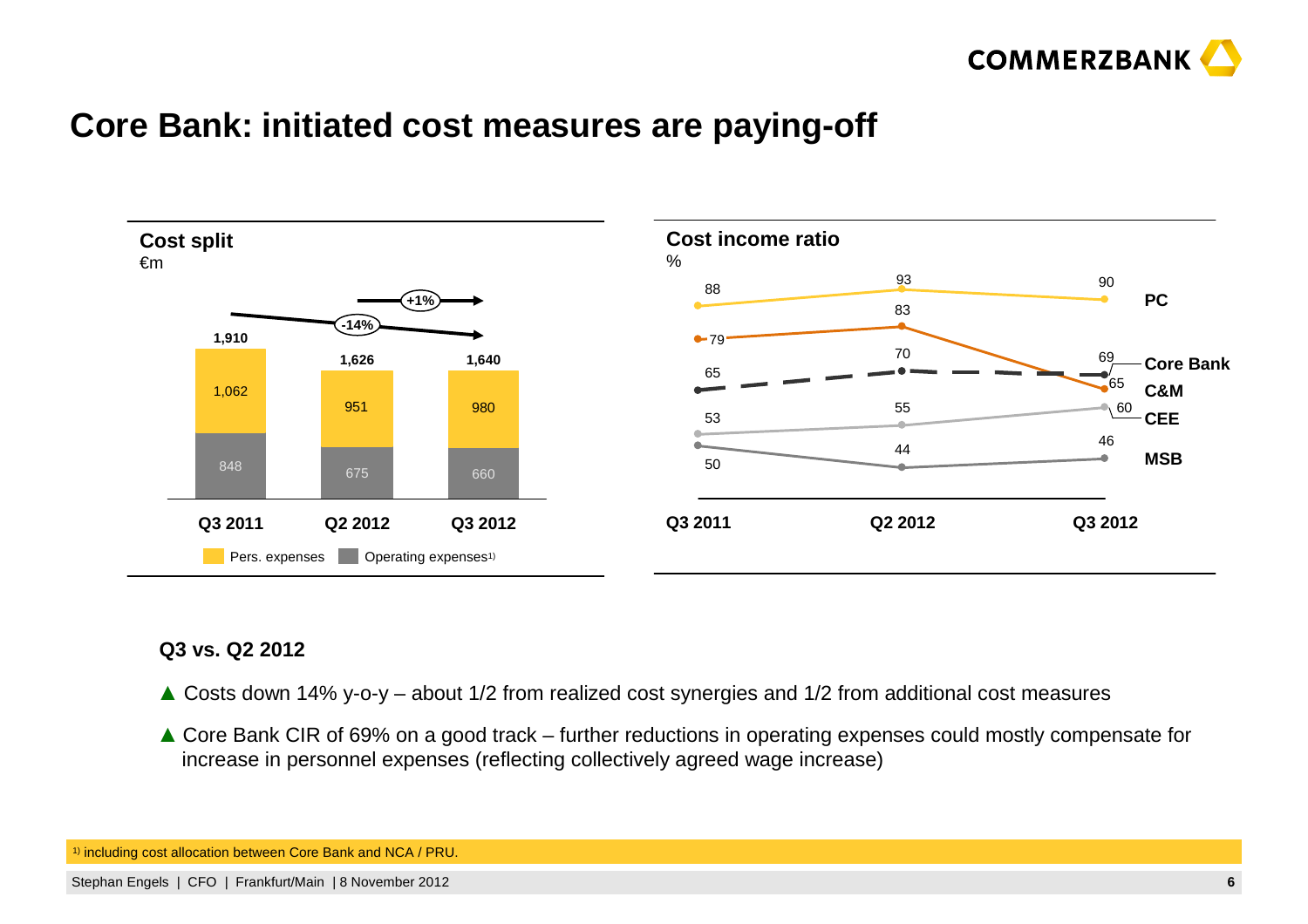

### **Core Bank: LLP on very low level – increase expected**



#### **Risk Density of EaD**bps



- ▲ Good portfolio quality default portfolio significantly reduced<br>due to exclusion of Bank Forum and successful restructuring due to exclusion of Bank Forum and successful restructuring measures in MSB
- **▲** LLP on very low level in Q3 MSB and C&M with net releases

**Default volume vs. coverage**

**►** LLP increase expected in Q4 mainly driven by normalising LLP on corporate portfolios

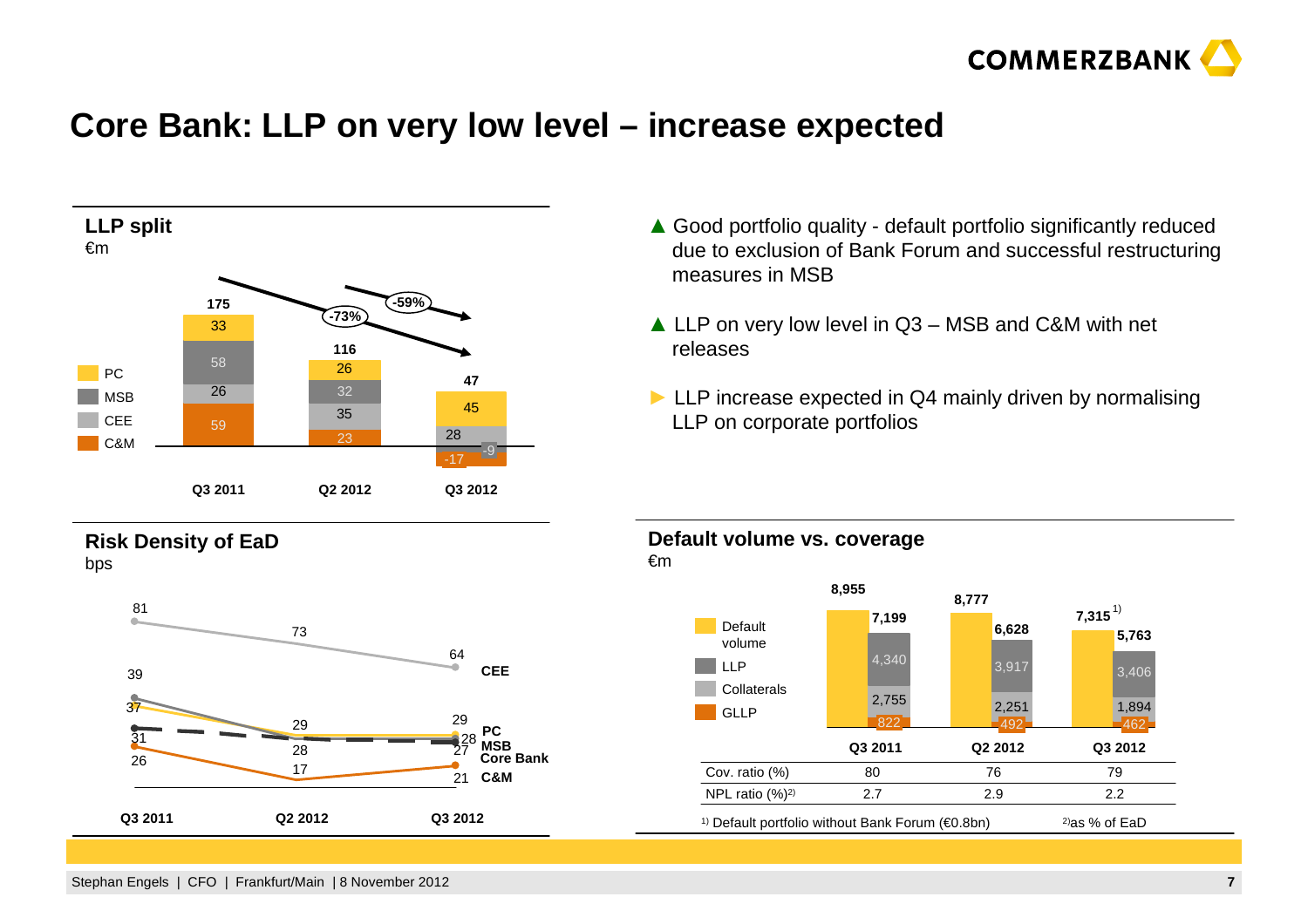

#### **Core Bank with solid operating result**

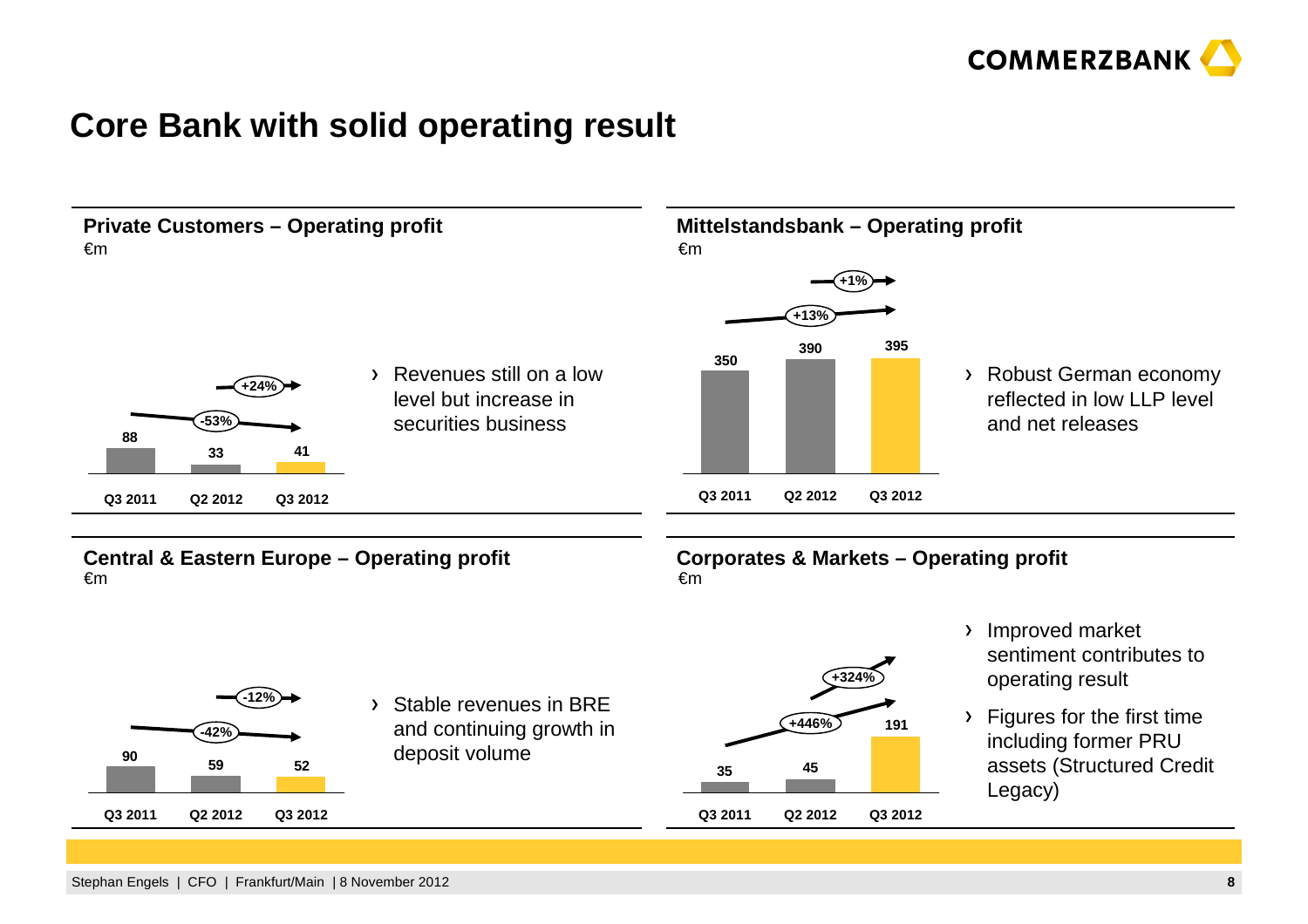

### **Private Customers: revenues still on a low level but increase insecurities business**



#### **Q3 vs. Q2 2012**

- ▲ Increasing revenues due to higher number of securities transactions and volumes as well as transaction revenues in Commerz Real transaction revenues in Commerz Real
- ▲ Net new customers of 63,000 and Assets under Control up by €3bn
- **►** Only slight increase in expenses despite collectively agreed salary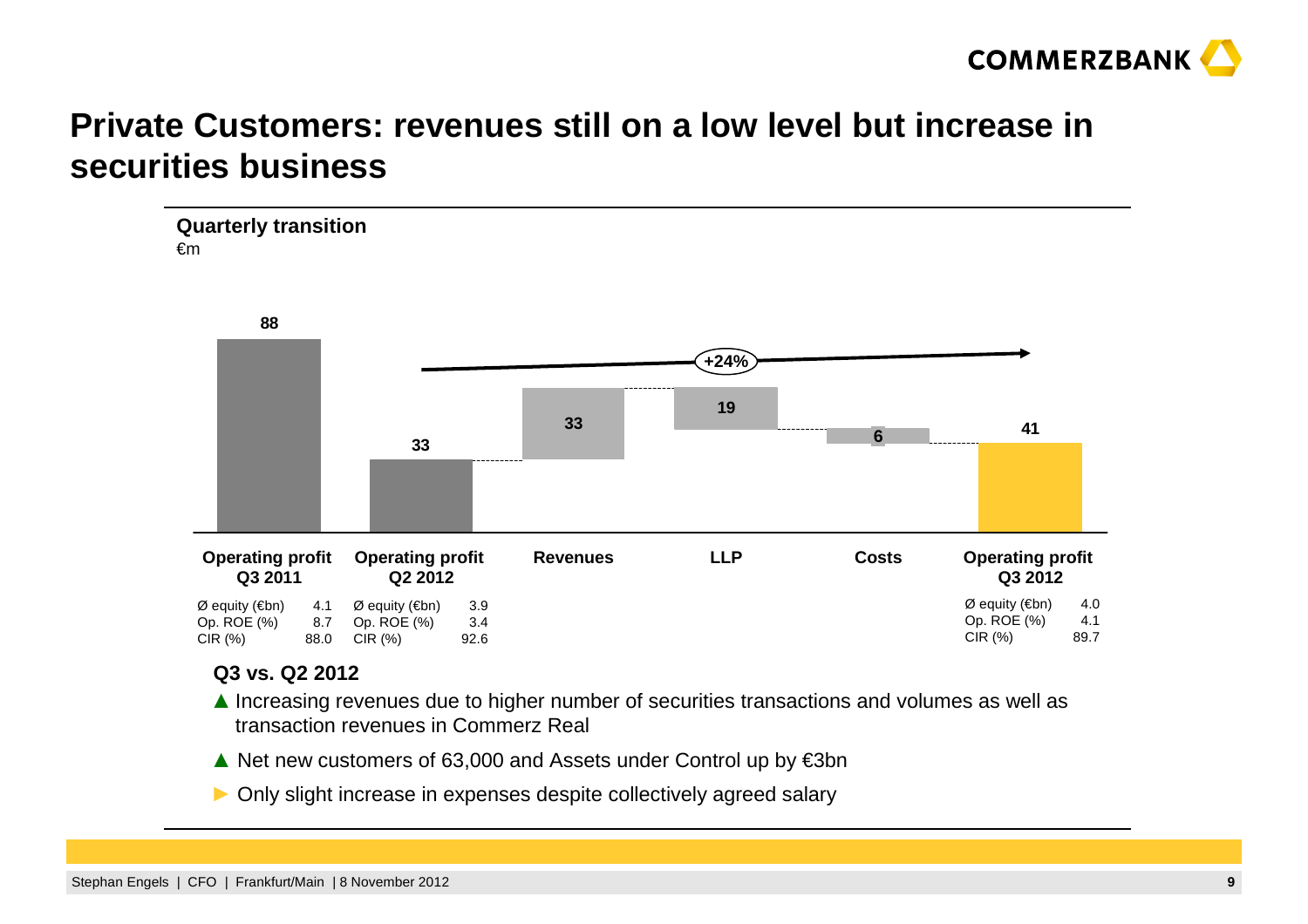

### **PC divisional split**

**Filialbank – Revenues before LLP**  €m



- › Stable NII supported by increasing loan margins while deposit margins suffer from low interest rates›
- Increasing NCI benefitting from securities business –
- sustainability of pick up uncertain
- quarant community spot the term of the community of the C<sub>1</sub> quarant Q<sub>1</sub> q<sub>2</sub> q<sub>3</sub> tunning business stable contract 2012 2012 2012 contract 2012 2012 contract contract 2012 2012 contract 2012 2012 contract contract 2012 c › Continuing growth of new business mortgages› Net new customers of 42,000

#### **Asset Management & Leasing – Revenues before LLP**

€m



- › Increasing operating revenues largely attributed to transaction gains from asset sales
- ›Underlying revenues from

**Direct Banking – Revenues before LLP**  €m



- › Stable revenue development in NII and NCI
- › Higher transaction fees compensate lower trading activities
- › Net new customers of 21,000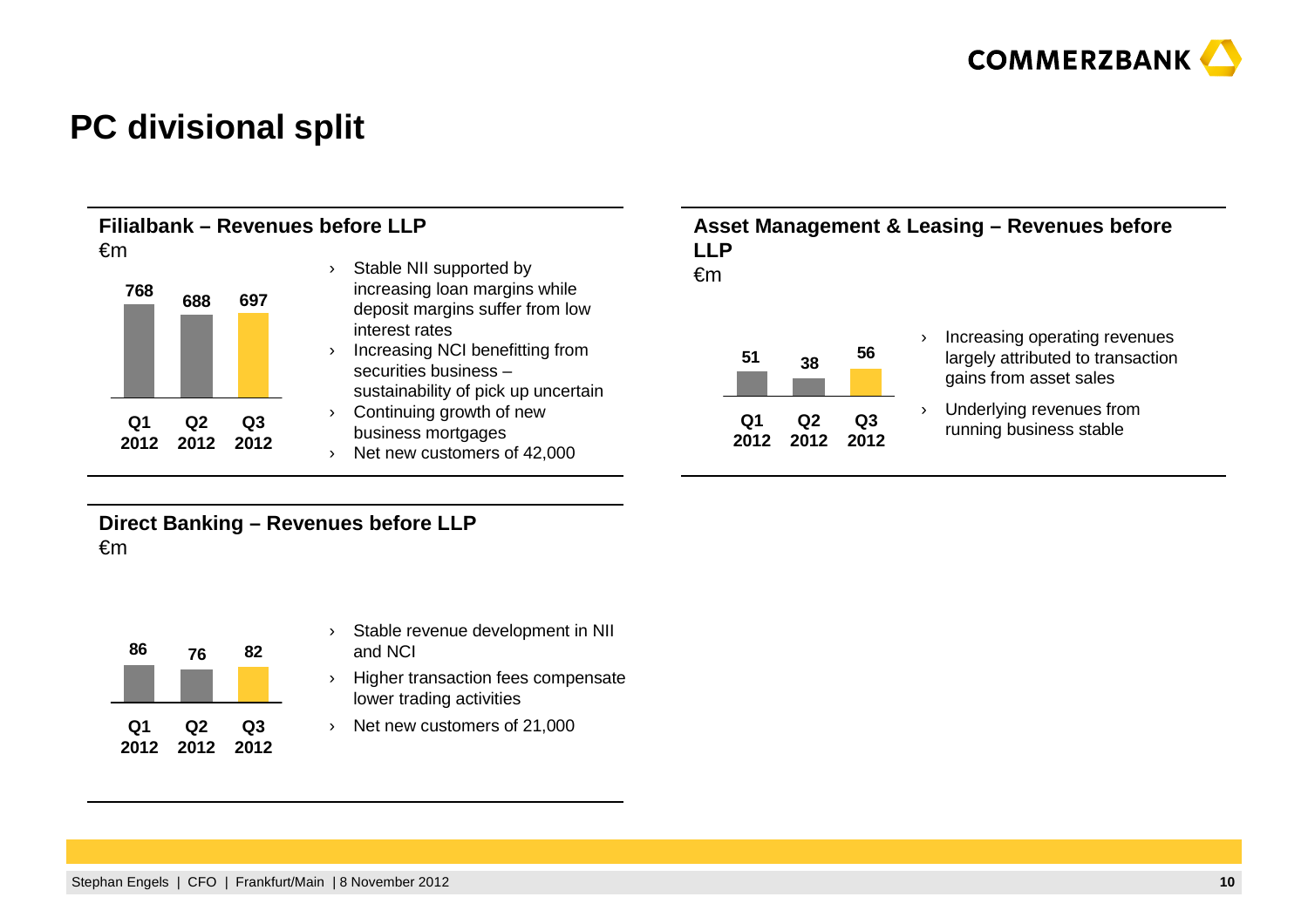

### **Mittelstandsbank: robust German economy reflected in low LLP level and net releases**



#### **Q3 vs.Q2 2012**

- ▼ Revenues with stable development in loan and foreign trade business but suffering from low<br>interest rates and decreasing demand for capital market products interest rates and decreasing demand for capital market products
- ▲ Net release of LLP due to robust German economy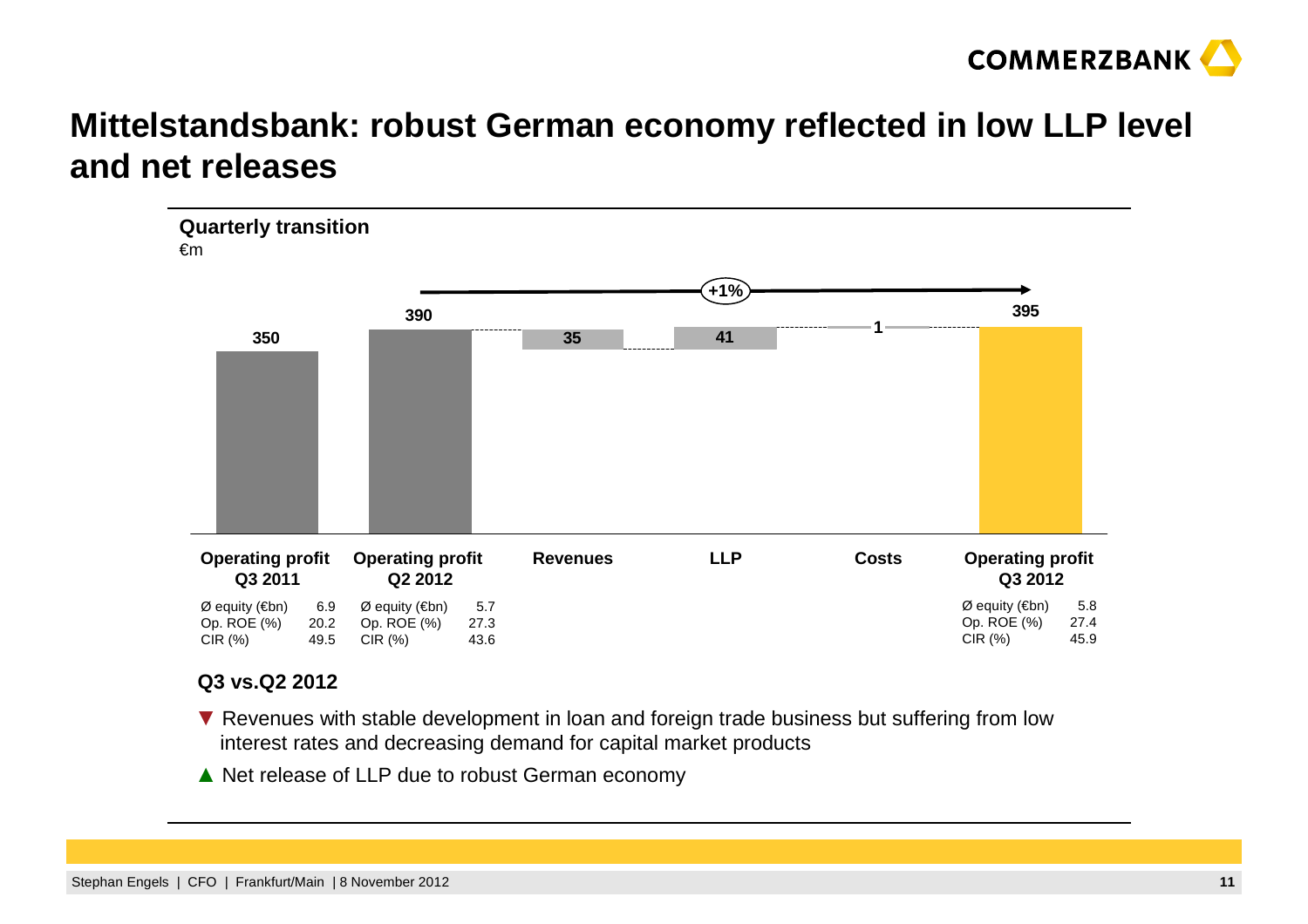

#### **MSB divisional split**

**Q3 2012**

**Q2 2012**

**Q1 2012**

**Mittelstand Germany – Revenues before LLP**  €m**before LLP** €m**379 <sup>412</sup> <sup>376</sup>254 <sup>279</sup> 236**› Stable revenues from German Mittelstand (loan and foreign trade

business)

# **Corporate Banking & International – Revenues**



- › Stable loan and foreign trade business
- › Declining deposit margin and demand for capital market products

**Financial Institutions – Revenues before LLP**  €m

| 104  | 110  | 103  |
|------|------|------|
| Q1   | Q2   | Q3   |
| 2012 | 2012 | 2012 |

- › Revenues almost stable at a sound level due to loan and foreign trade business
- › Net trading income Q1 and Q3 suffered from valuation effects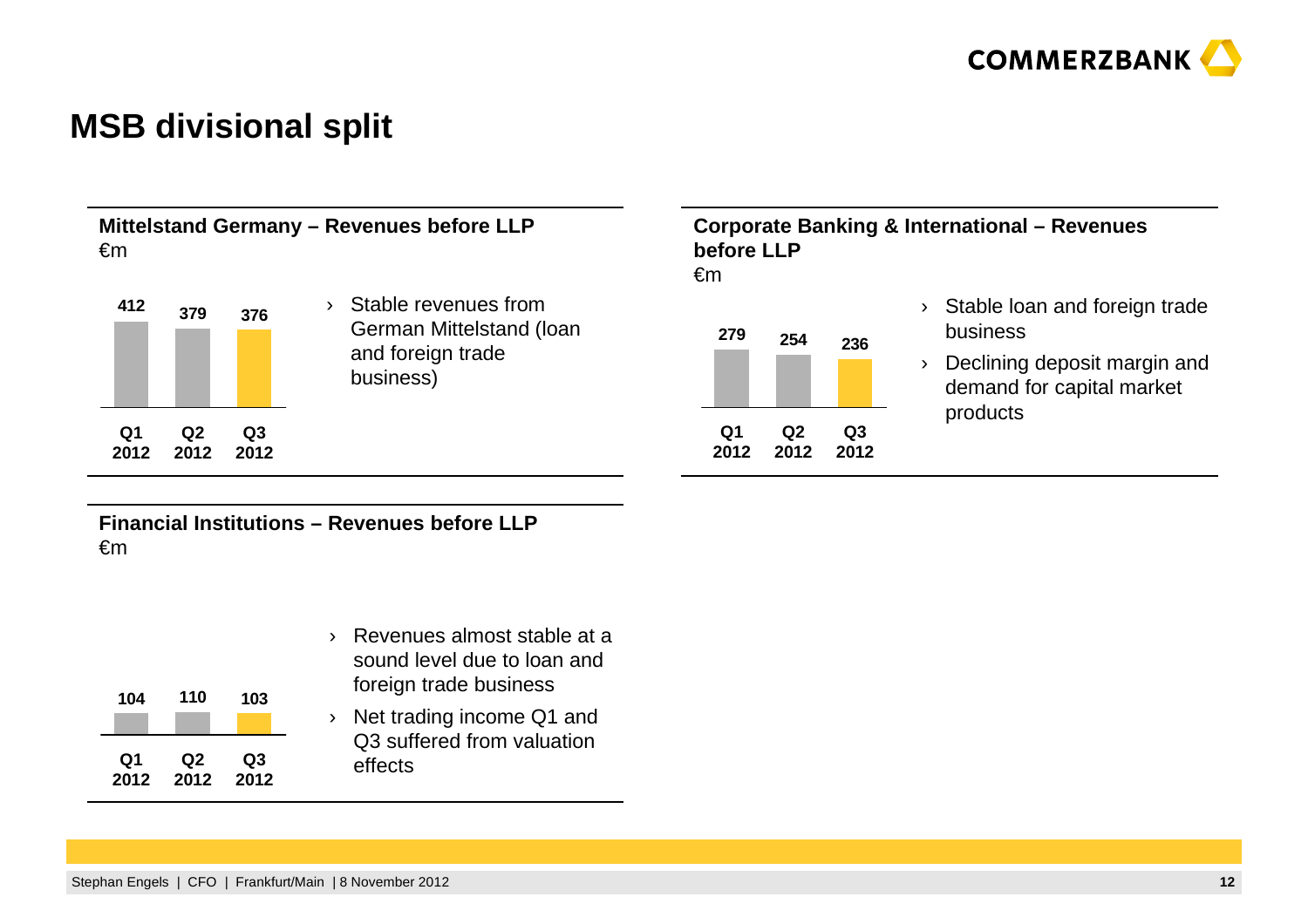

### **Central & Eastern Europe: stable revenues in BRE and continuing growth of deposit volume**



#### **Q3 vs.Q2 2012**

- ► CEE Division: Revenues in BRE stable Bank Forum weaker (closing of sale finalised end of October) October)
- A BRE: Balance sheet management on track, new deposits of  $\epsilon$ 1.0bn and almost stable interest margins: successful placement of  $\epsilon$ 0.5bn EMTN bonds margins; successful placement of €0.5bn EMTN bonds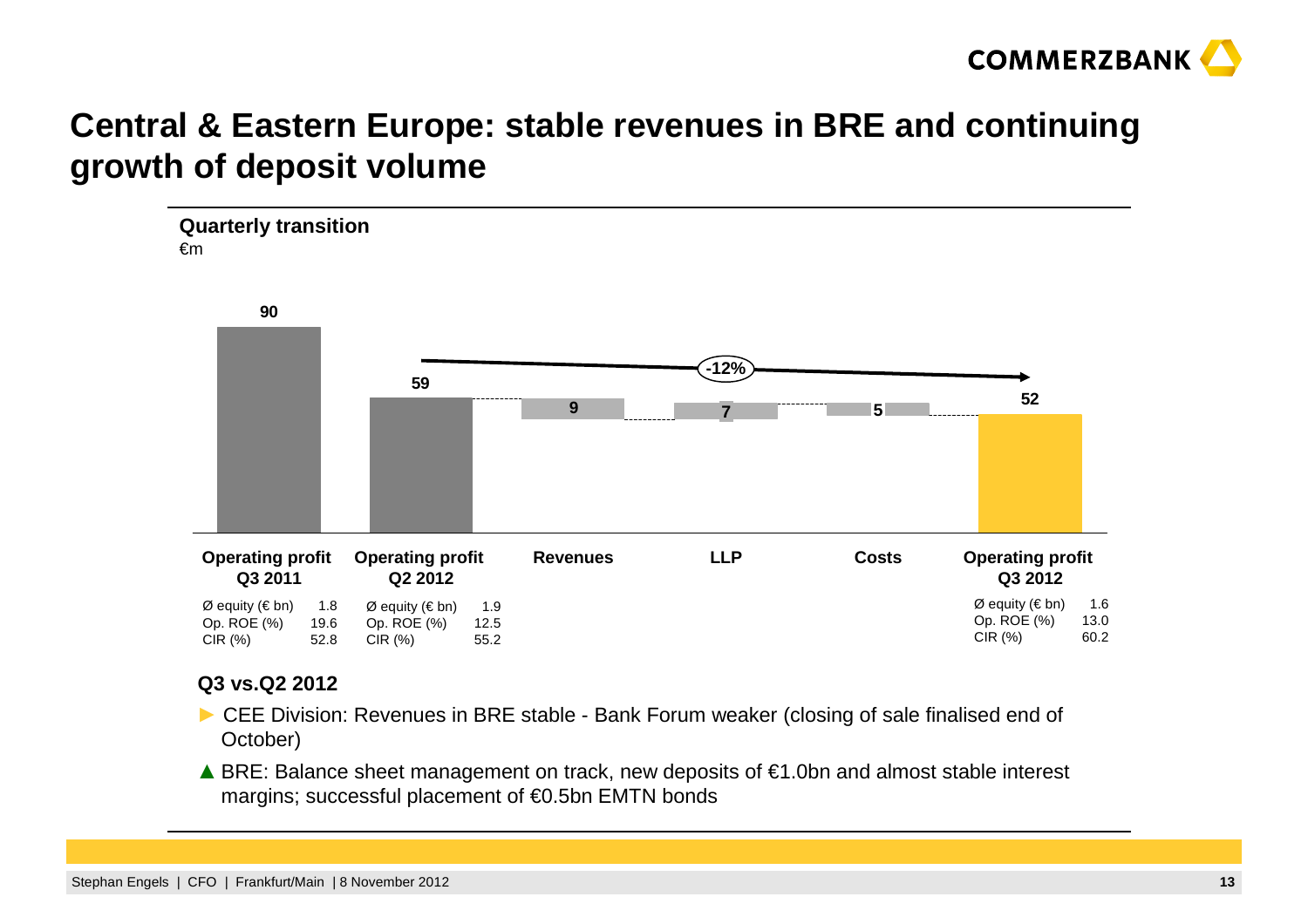

### **Corporates & Markets: improved market sentiment contributes to operating result**



#### **Q3 vs.Q2 2012**

- $\triangle$  Underlying revenues show improvement q-o-q mainly in FIC<br>  $\triangle$  Negative OCS offect of  $\epsilon$  57m and OIS adjustment of  $\epsilon$  45m
- ► Negative OCS effect of €-57m and OIS adjustment of €-45m overcompensated by gains on<br>investments of €121m investments of €121m
- ► Figures for the first time including former PRU (now Structured Credit Legacy) contributing €61m (€35m revenues before LLP, €34m net release LLP and €8m costs)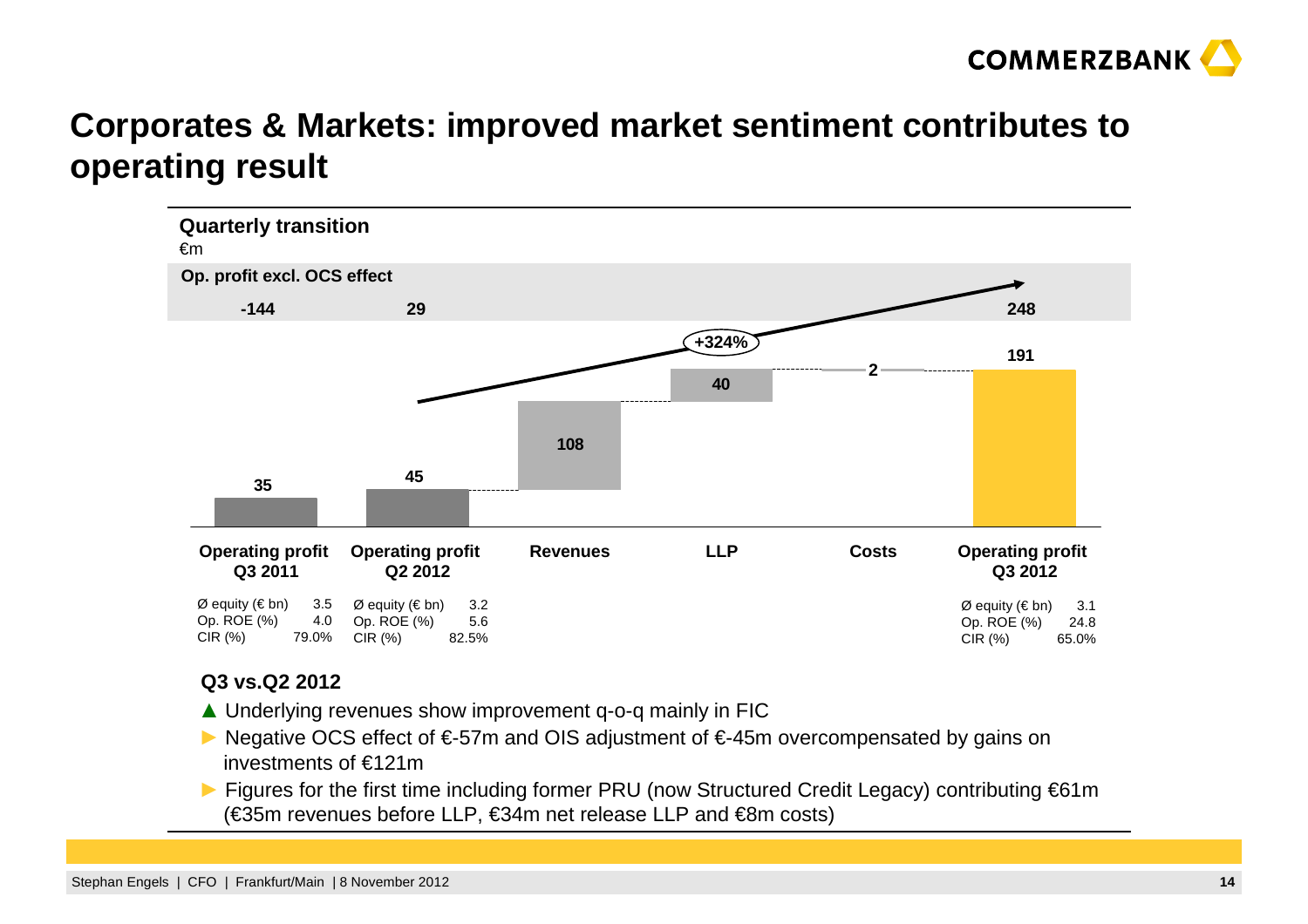

### **Corporates & Markets divisional split**



 Continued steady performance of Corporate Finance driven by higher revenues in DCM Loans quarter-on-quarter and consistent performance in DCM Bonds and Structured Finance

#### **EMC – Revenues before LLP**€m

| 136 | 110 | 108 |
|-----|-----|-----|
|     |     |     |
|     |     |     |

**Q2 2012**

**Q1 2012** › EMC Q3 revenues are stable compared to Q2 as client demand for medium to longterm investment products improved

#### **FIC – Revenues before LLP**



- Improvement in Credit and FX trading supported by more stable market environment towards the end of Q3
- Net impact by valuation adjustments of approx. €-45m, mainly in Rates Trading caused by using overnight index swap (OIS) in line with industry standards

#### **CPM – Revenues before LLP**€m

**Q3 2012**

| 47         | 57         | 108        |
|------------|------------|------------|
| Q1<br>2012 | Q2<br>2012 | Q3<br>2012 |

- › CPM as an integrated centre of competence of loan and counterparty credit exposure management
- › €35m in revenues contributed by inclusion of Structured Credit Legacy (former PRU assets)

#### 1) OCS effect of -€2m in EMC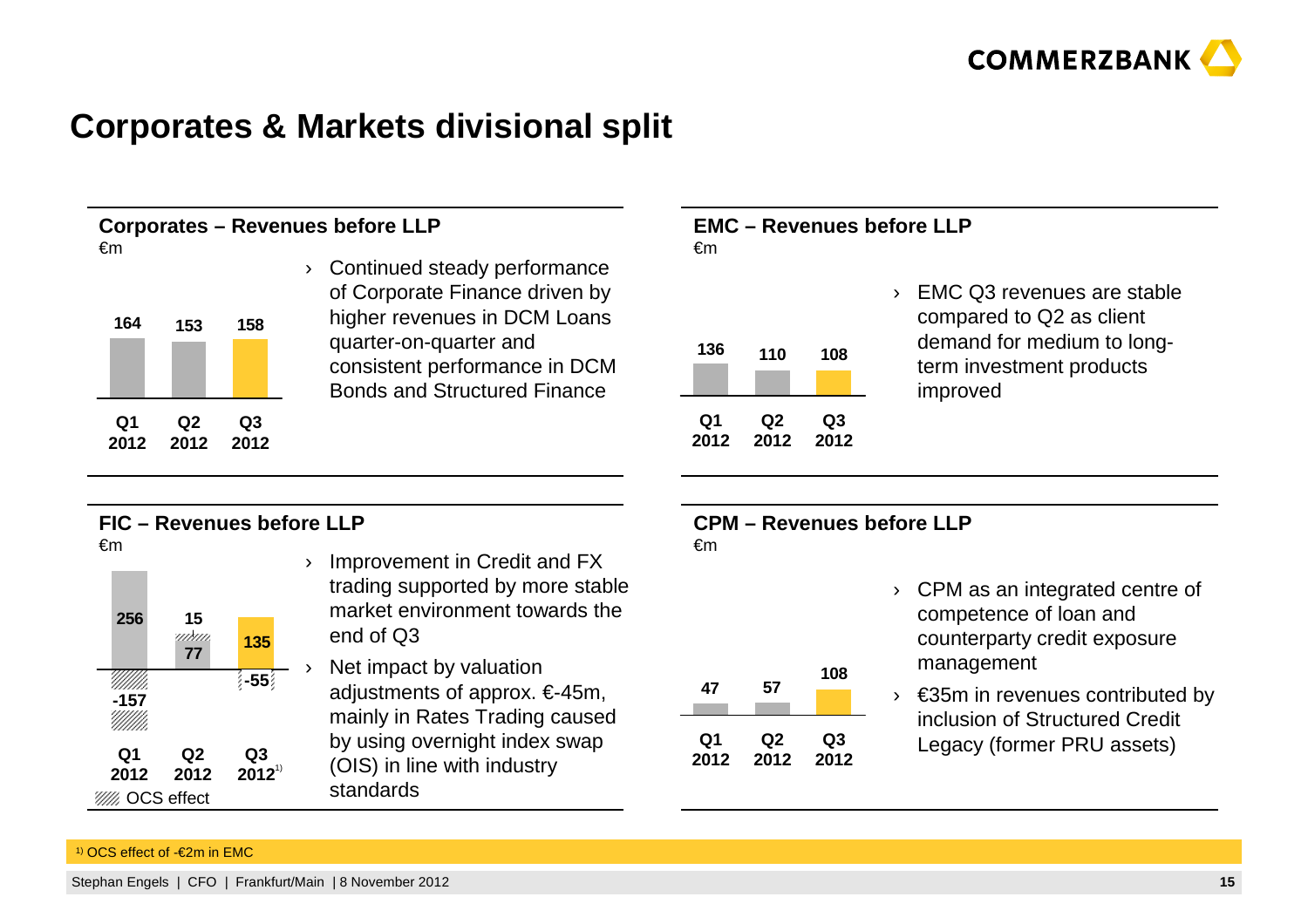

### **NCA: Q3 negatively affected by valuation effects and higher LLP**



#### **Q3 vs. Q2 2012**

- ▼ Revenue decline mainly caused by negative trading result, reflecting valuation effects on derivatives and hedge positions and hedge positions
- ▼ Increase in LLP driven by CRE hot spot markets Deutsche Schiffsbank LLP remain on a high level<br>► lastnose in average aguity reflects to allegation of senital underlying the FBA severains buffer from
- ► Increase in average equity reflects re-allocation of capital underlying the EBA sovereign buffer from <br>O&C to NCA<sup>1)</sup> O&C to NCA1)

1) EBA-Buffer re-allocated as of Q4 2011 from O&C to NCA (restated in Q3 2012).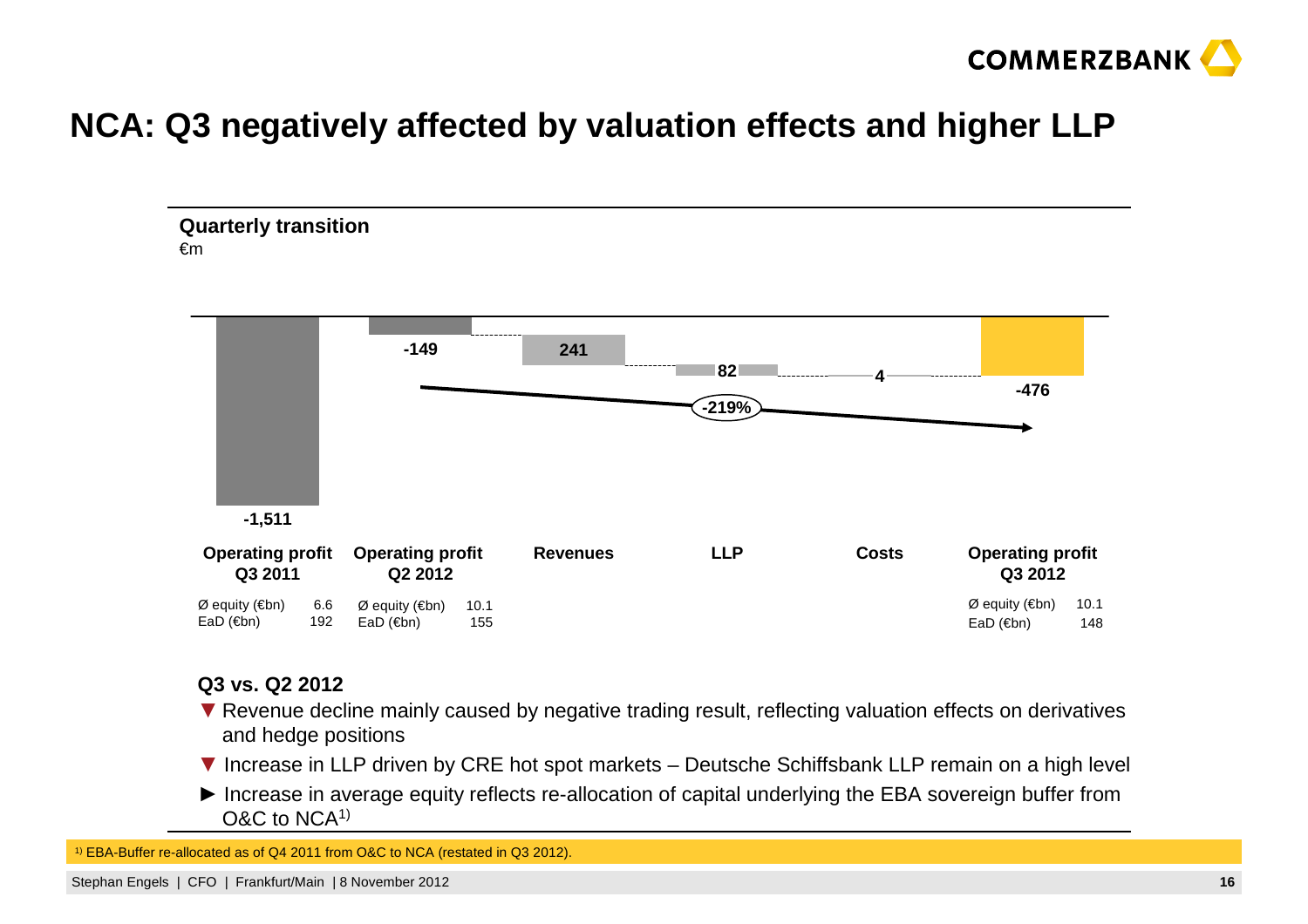

### **NCA: continued portfolio reduction in PF and CRE**



- ▼ LLP increase in NCA of 27% q-o-q with ongoing high LLP in Deutsche Schiffsbank and LLP increase in CRE as expected
- **▲** Portfolio reduction of 5% in NCA q-o-q (-4% in PF and -6% in CRE)

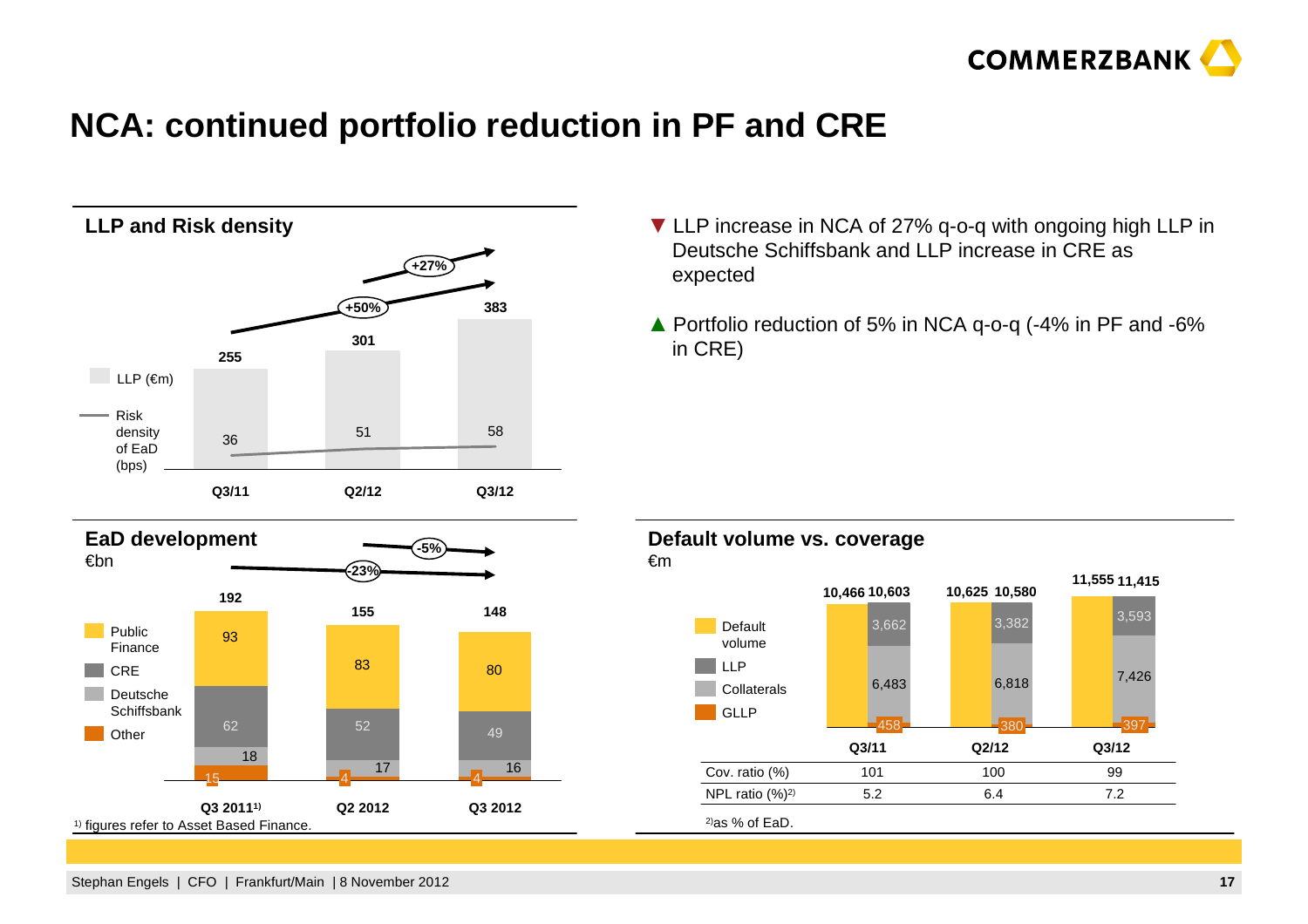

### **In light of turbulent market we have significantly increased ourliquidity reserve**





- › Historically high liquidity reserve reflects very conservative approach
- › Central bank eligible assets with broad diversification
- › Due to significantly reduced risk of Euro break-up normalisation in liquidity management
- › Payback of LTRO I in Q1 2013 envisaged

1) including cash components.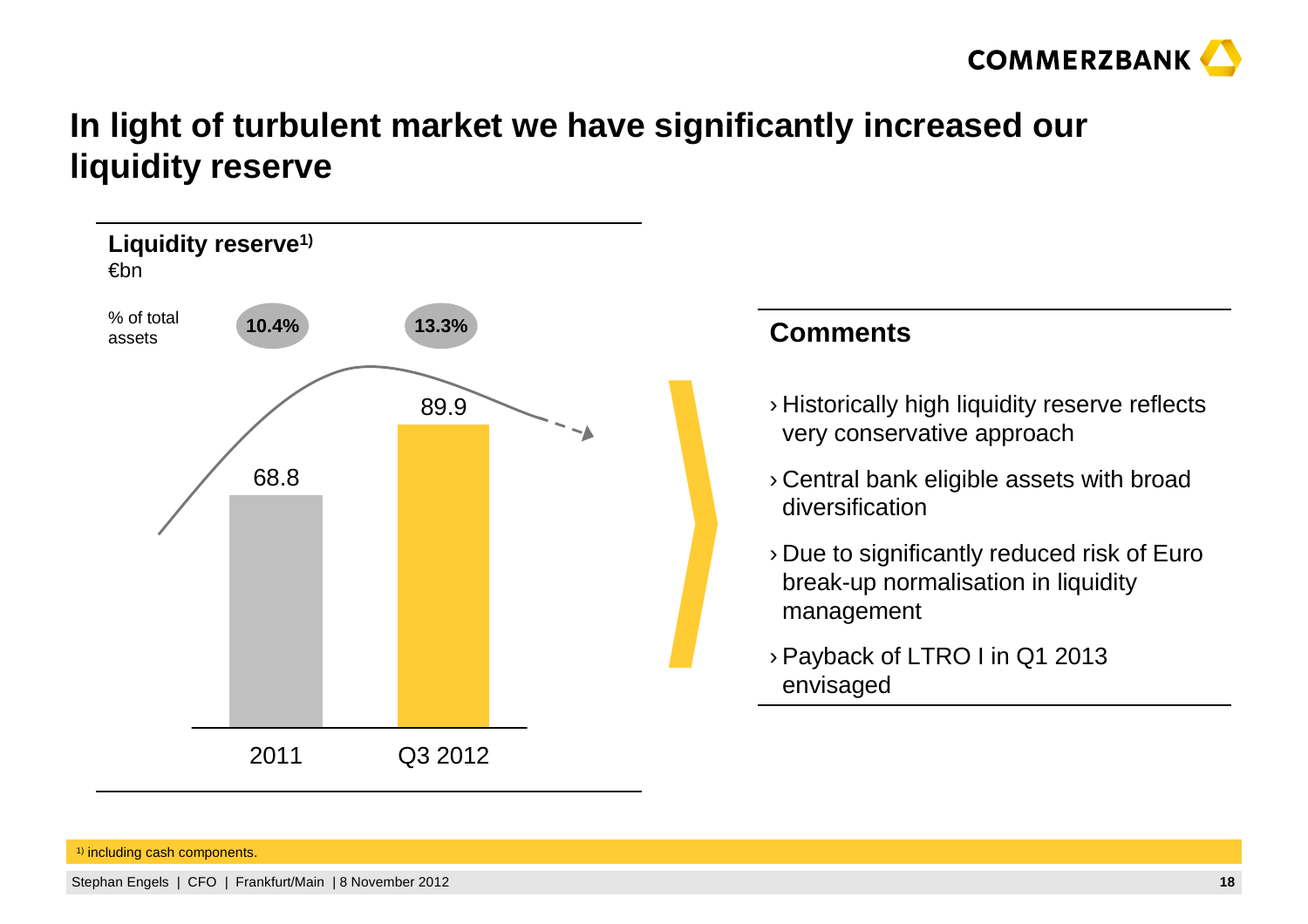

#### **Conclusion and Outlook**

Current positive market sentiment is fragile, revenues will remain under pressure





Further efficiency gains in FY 2012 with expenses on group-level of ≤€7.2bn



Operating profit in Q4 expected to be below Q3 – net profit in Q4 i.a. affected bysale of Bank Forum as announced



Core Tier I ratio under Basel III phase-in comfortably >9%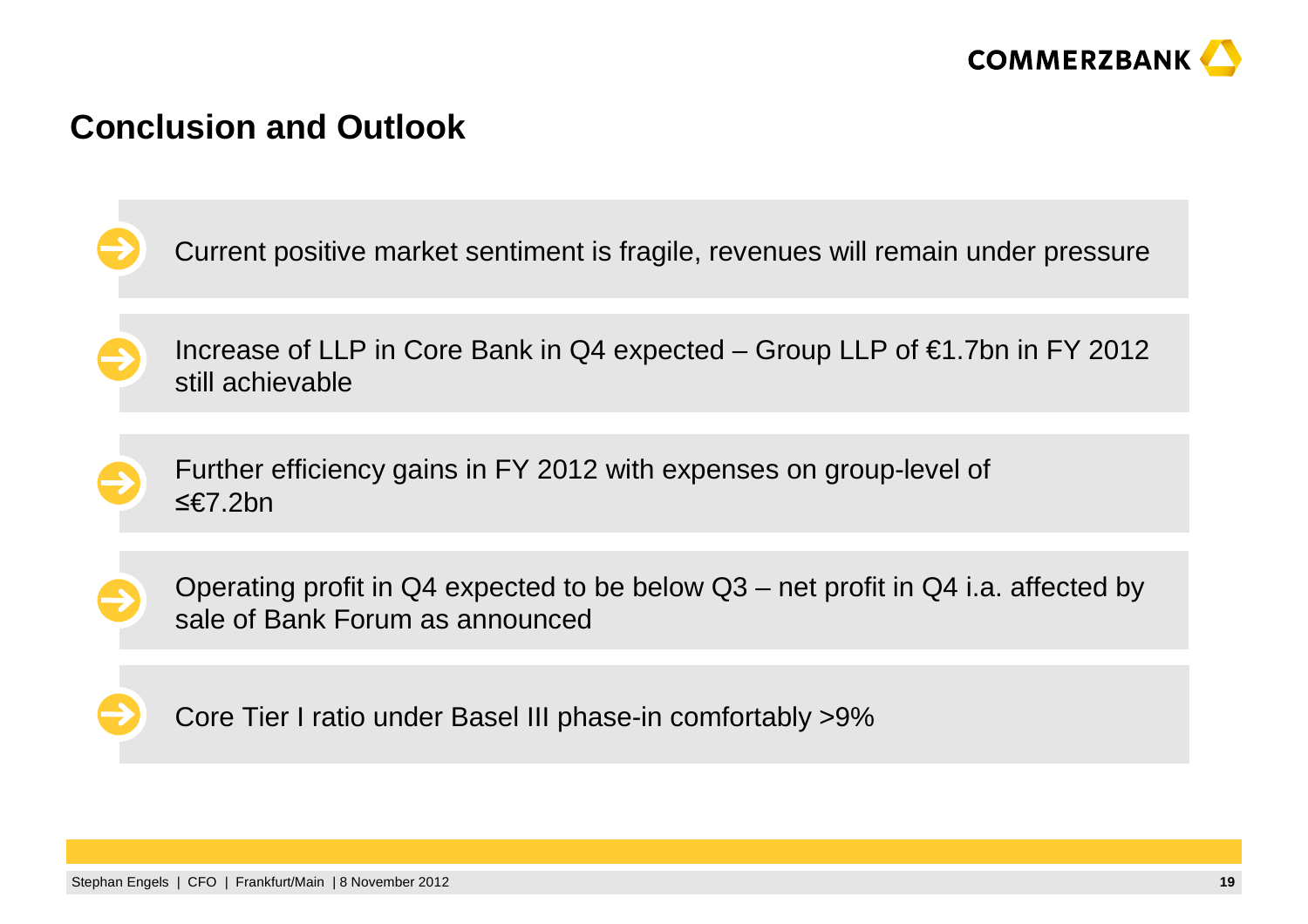

#### **Appendix: Segment reporting**

Stephan Engels | CFO | Frankfurt/Main | 8 November 2012**<sup>20</sup>**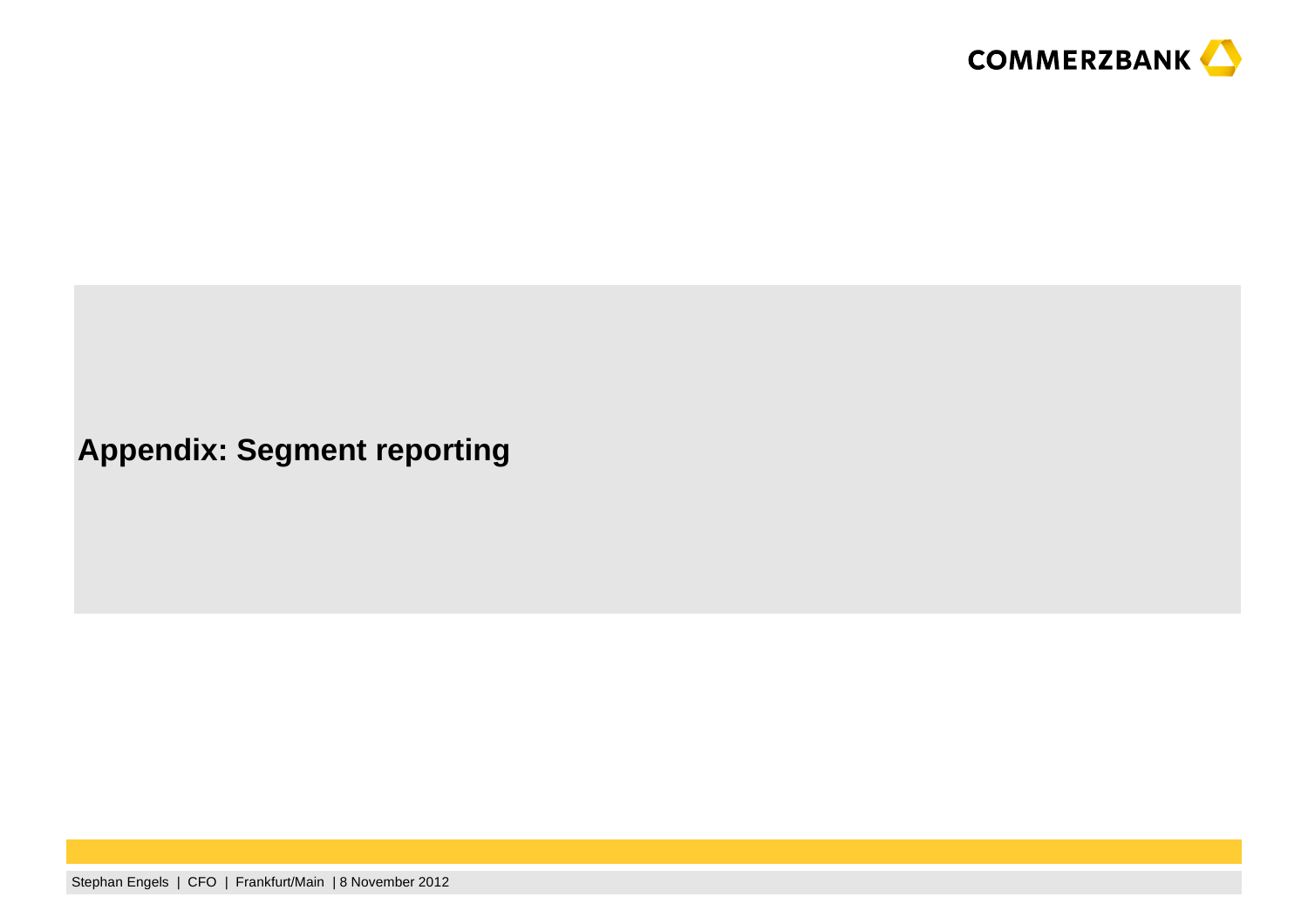

#### **German economy has slowed down – but still outperforming Eurozone**

#### **Current development**

- › German economy has slowed down significantly since fall 2011.
- › Investment in machinery and equipment in particular have lost steam, pointing to the uncertainty regarding the future of EMU as the main reason for the slow-down.
- › Weak leading indicators are signaling the risk of a GDP decline in Q4
- › Downward-trend of unemployment has stopped.

#### **DAX**

6,190

2010

(average p.a.)

#### **Our expectation for 2012/2013**

- › A still growing demand from outside the Euro area and expansionary monetary policy will prevent Germany to fall into a recession as the peripherals did already.
- › Willingness of the ECB to buy peripheral bonds will reduce EMU break-up risk.

**Euribor**

2009

1.23

in % (average p.a.)

2010

0.81

› Less uncertainty will lead to a revival of the German Economy in the course of 2013; chance of strong growth in 2014.

2011

1.39

#### **Reasons for outperformance**

- $\rightarrow$  No bubbles in the housing market
- > Low level of private sector debt
- Less need for fiscal consolidation
- Steadily improved competitiveness since start of EMU; however, the advantage is about to decline
- Germany benefits from its strong positioning in Asian markets and Emerging Markets in general

#### **GDP**

0.51

2012e 2013e

0.62

(Change vs previous year in %)



Source: Commerzbank Economic Research

2011

6,586

Stephan Engels | CFO | Frankfurt/Main | 8 November 2012

2012e

6,600

2013e

7,400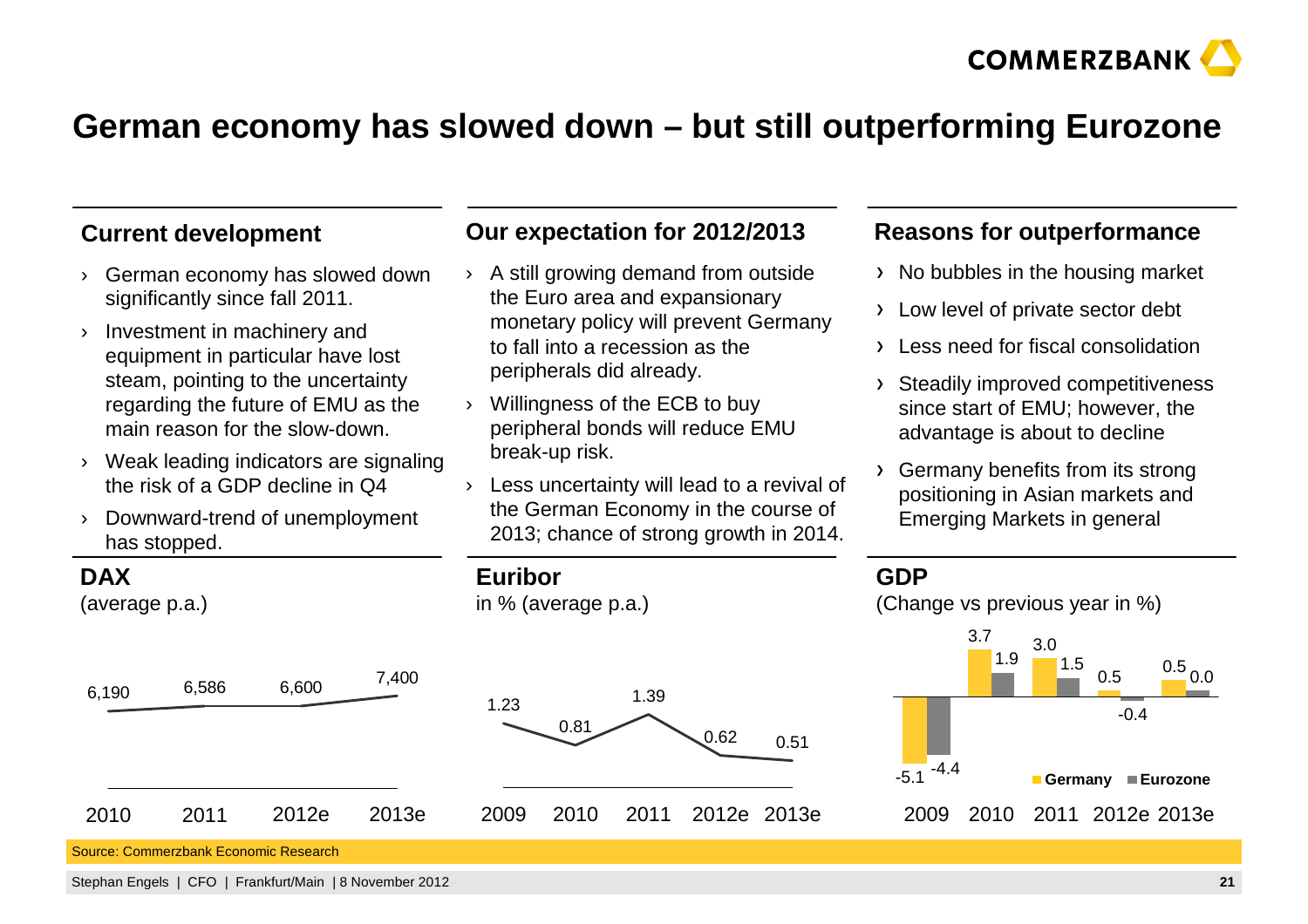

# **Default Portfolio (Q3 2012)**

Default portfolio and coverage ratios by segment

€m – excluding/including GLLP

| Group <sup>1</sup><br>86 % / 91 %                    |                                 |       |             |                  |      | 18,870 |
|------------------------------------------------------|---------------------------------|-------|-------------|------------------|------|--------|
|                                                      | 6,999                           |       | 9,320       |                  | 859  | 17,178 |
| <b>Private Customers</b><br>81 % / 92 %              | 1,205<br>1,110<br>419/554/137   |       |             |                  |      |        |
| Mittelstandsbank<br>69 % / 77 %                      | 2,872<br>2,216<br>1,449/545/223 |       |             |                  |      |        |
| <b>Central &amp; Eastern Europe</b><br>120 % / 124 % | 1,116<br>1,386<br>598/738/50    |       |             |                  |      |        |
| <b>Corporates &amp; Markets</b><br>47 % / 50 %       | 2,120<br>1,049<br>939/57/52     |       |             |                  |      |        |
| <b>Non-Core Assets</b><br>95 % / 99 %                | 3,593                           | 7,426 | 397         | 11,555<br>11,415 |      |        |
| Default volume                                       | Loan loss provisions            |       | Collaterals |                  | GLLP |        |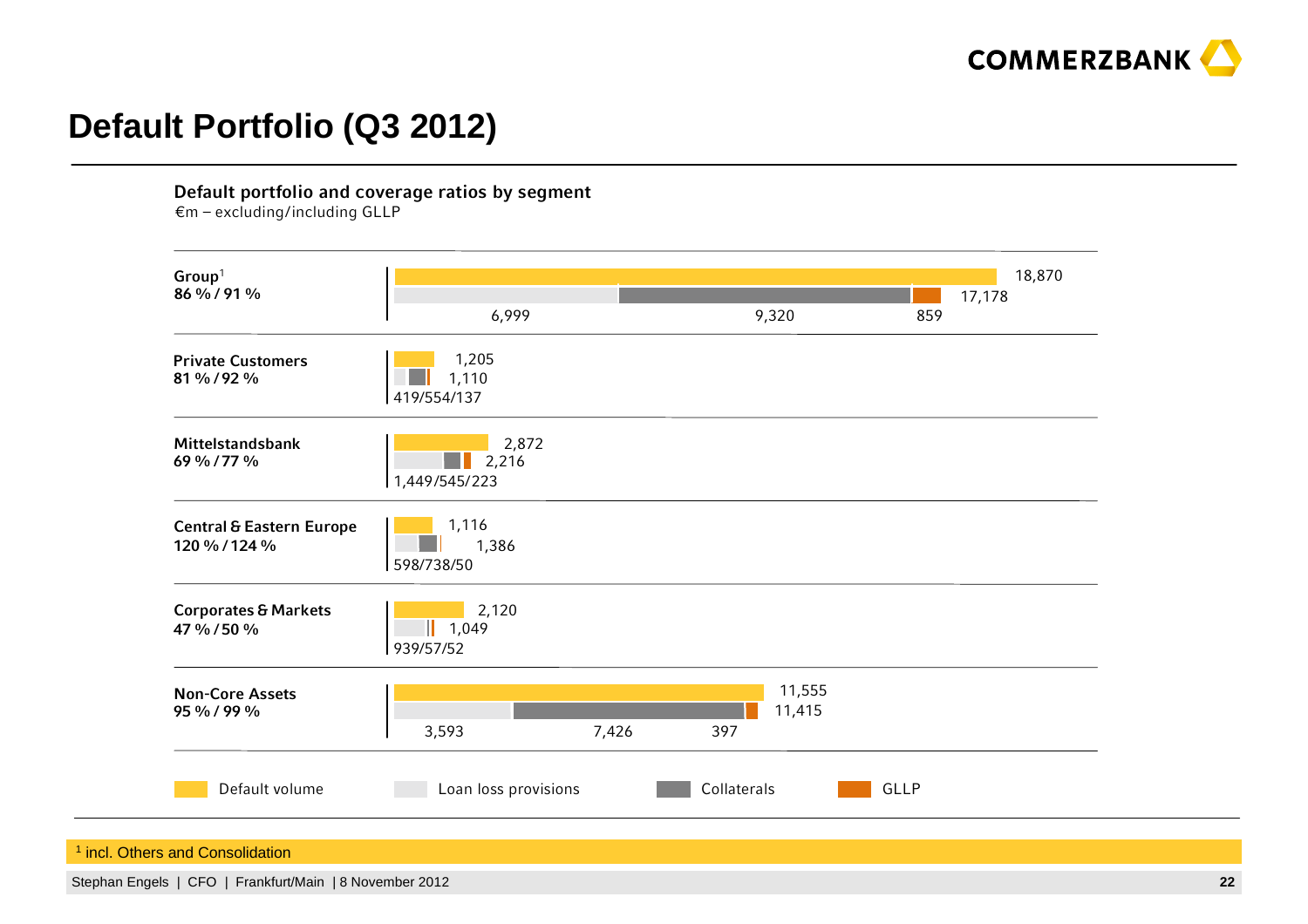

# **Commerzbank Group**

| $\mathsf{in} \in \mathsf{m}$                                                  | Q <sub>1</sub><br>2011 | Q2<br>2011               | Q3<br>2011               | <b>9M</b><br>2011        | Q <sub>4</sub><br>2011 | Q <sub>1</sub><br>2012 | Q2<br>2012     | Q3<br>2012               | 9M<br>2012               | % yoy          | % qoq    |
|-------------------------------------------------------------------------------|------------------------|--------------------------|--------------------------|--------------------------|------------------------|------------------------|----------------|--------------------------|--------------------------|----------------|----------|
| Net interest income                                                           | 1,727                  | 1,790                    | 1,589                    | 5,106                    | 1,618                  | 1,429                  | 1,333          | 1,379                    | 4,141                    | $-13.2$        | 3.5      |
| Provisions for loan losses                                                    | $-318$                 | $-278$                   | $-413$                   | $-1,009$                 | $-381$                 | $-212$                 | $-404$         | $-430$                   | $-1,046$                 | 4.1            | 6.4      |
| Net interest income after provisions                                          | 1,409                  | 1,512                    | 1,176                    | 4,097                    | 1,237                  | 1,217                  | 929            | 949                      | 3,095                    | $-19.3$        | 2.2      |
| Net commission income                                                         | 1,020                  | 928                      | 844                      | 2,792                    | 703                    | 843                    | 757            | 840                      | 2,440                    | $-0.5$         | 11.0     |
| Net trading income and net income on hedge accounting                         | 519                    | 576                      | 353                      | 1,448                    | 538                    | 457                    | 555            | 146                      | 1,158                    | $-58.6$        | $-73.7$  |
| Net investment income                                                         | 12                     | $-954$                   | $-1,267$                 | $-2,209$                 | $-1,402$               | $-176$                 | $-23$          | 30                       | $-169$                   | $-102.4$       | $-230.4$ |
| Current income on companies accounted for using the equity method             |                        | 13                       | 16                       | 29                       | 13                     | 11                     | $\overline{7}$ | 16                       | 34                       | 0.0            | 128.6    |
| Other income                                                                  | 338                    | 10                       | 59                       | 407                      | 846                    | 21                     | $-43$          | $-33$                    | $-55$                    | $-155.9$       | $-23.3$  |
| Revenues before LLP                                                           | 3,616                  | 2,363                    | 1,594                    | 7,573                    | 2,316                  | 2,585                  | 2,586          | 2,378                    | 7,549                    | 49.2           | $-8.0$   |
| Revenues after LLP                                                            | 3,298                  | 2,085                    | 1,181                    | 6,564                    | 1,935                  | 2,373                  | 2,182          | 1,948                    | 6,503                    | 64.9           | $-10.7$  |
| Operating expenses                                                            | 2,154                  | 2,030                    | 2,036                    | 6,220                    | 1,772                  | 1,789                  | 1,731          | 1,732                    | 5,252                    | $-14.9$        | 0.1      |
| Operating profit                                                              | 1,144                  | 55                       | $-855$                   | 344                      | 163                    | 584                    | 451            | 216                      | 1,251                    | $-125.3$       | $-52.1$  |
| Impairments of goodwill and brand names                                       | $\blacksquare$         | $\overline{\phantom{a}}$ | $\blacksquare$           | $\blacksquare$           |                        |                        |                | $\overline{\phantom{a}}$ | $\overline{\phantom{a}}$ |                |          |
| Restructuring expenses                                                        | $\blacksquare$         | $\overline{\phantom{a}}$ | $\overline{\phantom{a}}$ | $\overline{\phantom{a}}$ |                        | 34                     | 9              | $\overline{\phantom{0}}$ | 43                       | $\blacksquare$ | $-100.0$ |
| Net measurement gain/loss on the prospective selling price of disposal groups |                        | $\sim$                   | $\overline{\phantom{a}}$ | $\blacksquare$           |                        |                        | $-86$          | $\mathbf{3}$             | $-83$                    |                |          |
| Pre-tax profit                                                                | 1,144                  | 55                       | $-855$                   | 344                      | 163                    | 550                    | 356            | 219                      | 1,125                    | $-125.6$       | $-38.5$  |
|                                                                               |                        |                          |                          |                          |                        |                        |                |                          |                          |                |          |
| Average capital employed                                                      | 32,414                 | 31,546                   | 28,788                   | 30,916                   | 28,188                 | 28,566                 | 29,588         | 29,959                   | 29,371                   | 4.1            | 1.3      |
| RWA (End of Period)                                                           | 248,269                | 239,489                  | 244,178                  | 244,178                  | 236,594                | 222,941                | 210,150        | 206,311                  | 206,311                  | $-15.5$        | $-1.8$   |
| Cost/income ratio (%)                                                         | 59.6%                  | 85.9%                    | 127.7%                   | 82.1%                    | 76.5%                  | 69.2%                  | 66.9%          | 72.8%                    | 69.6%                    |                |          |
| Operating return on equity (%)                                                | 14.1%                  | 0.7%                     | $-11.9%$                 | 1.5%                     | 2.3%                   | 8.2%                   | 6.1%           | 2.9%                     | 5.7%                     |                |          |
| Return on equity of pre-tax profit (%)                                        | 14.1%                  | 0.7%                     | $-11.9%$                 | 1.5%                     | 2.3%                   | 7.7%                   | 4.8%           | 2.9%                     | 5.1%                     |                |          |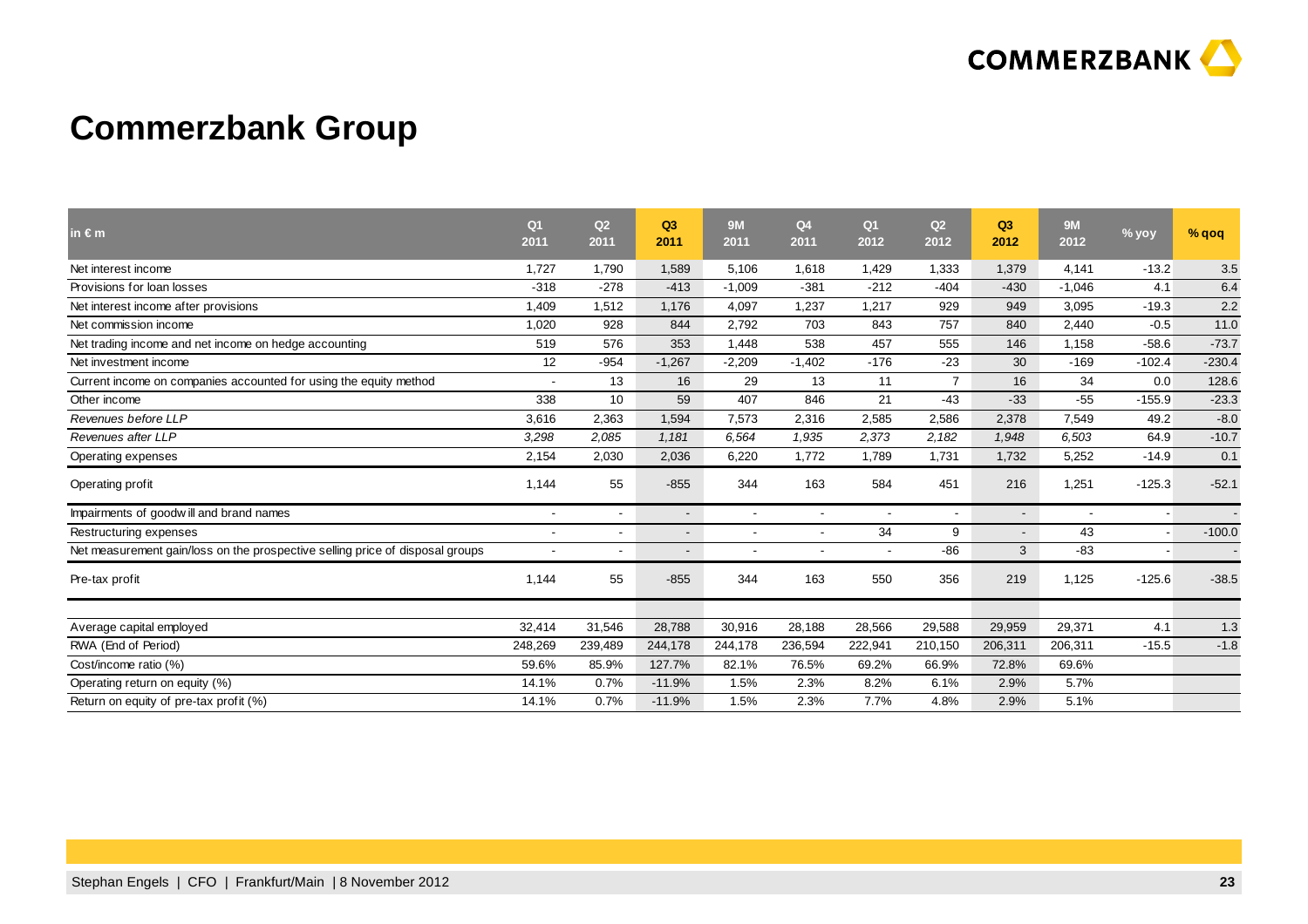

### **Core Bank**

| in $\epsilon$ m                                                               | Q <sub>1</sub><br>2011   | Q2<br>2011               | Q3<br>2011               | <b>9M</b><br>2011        | Q <sub>4</sub><br>2011 | Q <sub>1</sub><br>2012   | Q <sub>2</sub><br>2012 | Q3<br>2012               | <b>9M</b><br>2012        | % yoy    | $%$ qoq                  |
|-------------------------------------------------------------------------------|--------------------------|--------------------------|--------------------------|--------------------------|------------------------|--------------------------|------------------------|--------------------------|--------------------------|----------|--------------------------|
| Net interest income                                                           | 1,448                    | 1,542                    | 1,357                    | 4,347                    | 1,387                  | 1,238                    | 1,138                  | 1,221                    | 3,597                    | $-10.0$  | 7.3                      |
| Provisions for loan losses                                                    | $-83$                    | $-50$                    | $-175$                   | $-308$                   | $-174$                 | $-18$                    | $-116$                 | $-47$                    | $-181$                   | $-73.1$  | $-59.5$                  |
| Net interest income after provisions                                          | 1,365                    | 1,492                    | 1,182                    | 4,039                    | 1,213                  | 1,220                    | 1,022                  | 1,174                    | 3,416                    | $-0.7$   | 14.9                     |
| Net commission income                                                         | 970                      | 868                      | 804                      | 2,642                    | 719                    | 813                      | 738                    | 815                      | 2,366                    | 1.4      | 10.4                     |
| Net trading income and net income on hedge accounting                         | 544                      | 453                      | 611                      | 1,608                    | 363                    | 503                      | 454                    | 246                      | 1,203                    | $-59.7$  | $-45.8$                  |
| Net investment income                                                         | 34                       | -8                       | 104                      | 130                      | 51                     | 10                       | 20                     | 109                      | 139                      | 4.8      | 445.0                    |
| Current income on companies accounted for using the equity method             | 8                        | 20                       | 16                       | 44                       | $\overline{7}$         | 12                       | 6                      | 16                       | 34                       | 0.0      | 166.7                    |
| Other income                                                                  | 333                      | 24                       | 61                       | 418                      | 912                    | -6                       | $-34$                  | $-28$                    | $-68$                    | $-145.9$ | $-17.6$                  |
| Revenues before LLP                                                           | 3,337                    | 2,899                    | 2,953                    | 9,189                    | 3,439                  | 2,570                    | 2,322                  | 2,379                    | 7,271                    | $-19.4$  | 2.5                      |
| Revenues after LLP                                                            | 3,254                    | 2,849                    | 2,778                    | 8,881                    | 3,265                  | 2,552                    | 2,206                  | 2,332                    | 7,090                    | $-16.1$  | 5.7                      |
| Operating expenses                                                            | 2,014                    | 1,901                    | 1,910                    | 5,825                    | 1,666                  | 1,679                    | 1,626                  | 1,640                    | 4,945                    | $-14.1$  | 0.9                      |
| Operating profit                                                              | 1,240                    | 948                      | 868                      | 3,056                    | 1,599                  | 873                      | 580                    | 692                      | 2,145                    | $-20.3$  | 19.3                     |
| Impairments of goodwill and brand names                                       | $\overline{\phantom{a}}$ | $\overline{\phantom{a}}$ | $\overline{\phantom{a}}$ | $\overline{\phantom{a}}$ |                        | $\overline{\phantom{a}}$ |                        | $\overline{\phantom{0}}$ | $\overline{\phantom{a}}$ |          | $\sim$                   |
| Restructuring expenses                                                        | $\overline{\phantom{a}}$ | $\overline{\phantom{a}}$ | $\overline{\phantom{a}}$ |                          |                        |                          |                        | $\overline{\phantom{a}}$ | $\overline{\phantom{a}}$ |          | $\overline{\phantom{a}}$ |
| Net measurement gain/loss on the prospective selling price of disposal groups |                          | $\overline{\phantom{a}}$ | $\overline{\phantom{a}}$ |                          |                        |                          | $-86$                  | 3                        | $-83$                    |          |                          |
| Pre-tax profit                                                                | 1,240                    | 948                      | 868                      | 3,056                    | 1,599                  | 873                      | 494                    | 695                      | 2,062                    | $-19.9$  | 40.7                     |
| Average capital employed                                                      | 24,327                   | 24,003                   | 21,165                   | 23,165                   | 16,078                 | 16,636                   | 18,419                 | 19,906                   | 17,861                   | $-6.0$   | 8.1                      |
| RWA (End of Period)                                                           | 167,644                  | 161,344                  | 163,928                  | 163,928                  | 157,329                | 146,894                  | 138,107                | 141,741                  | 141.741                  | $-13.5$  | 2.6                      |
| Cost/income ratio (%)                                                         | 60.4%                    | 65.6%                    | 64.7%                    | 63.4%                    | 48.4%                  | 65.3%                    | 70.0%                  | 68.9%                    | 68.0%                    |          |                          |
| Operating return on equity (%)                                                | 20.4%                    | 15.8%                    | 16.4%                    | 17.6%                    | 39.8%                  | 21.0%                    | 12.6%                  | 12.9%                    | 16.0%                    |          |                          |
| Return on equity of pre-tax profit (%)                                        | 20.4%                    | 15.8%                    | 16.4%                    | 17.6%                    | 39.8%                  | 21.0%                    | 10.7%                  | 14.0%                    | 15.4%                    |          |                          |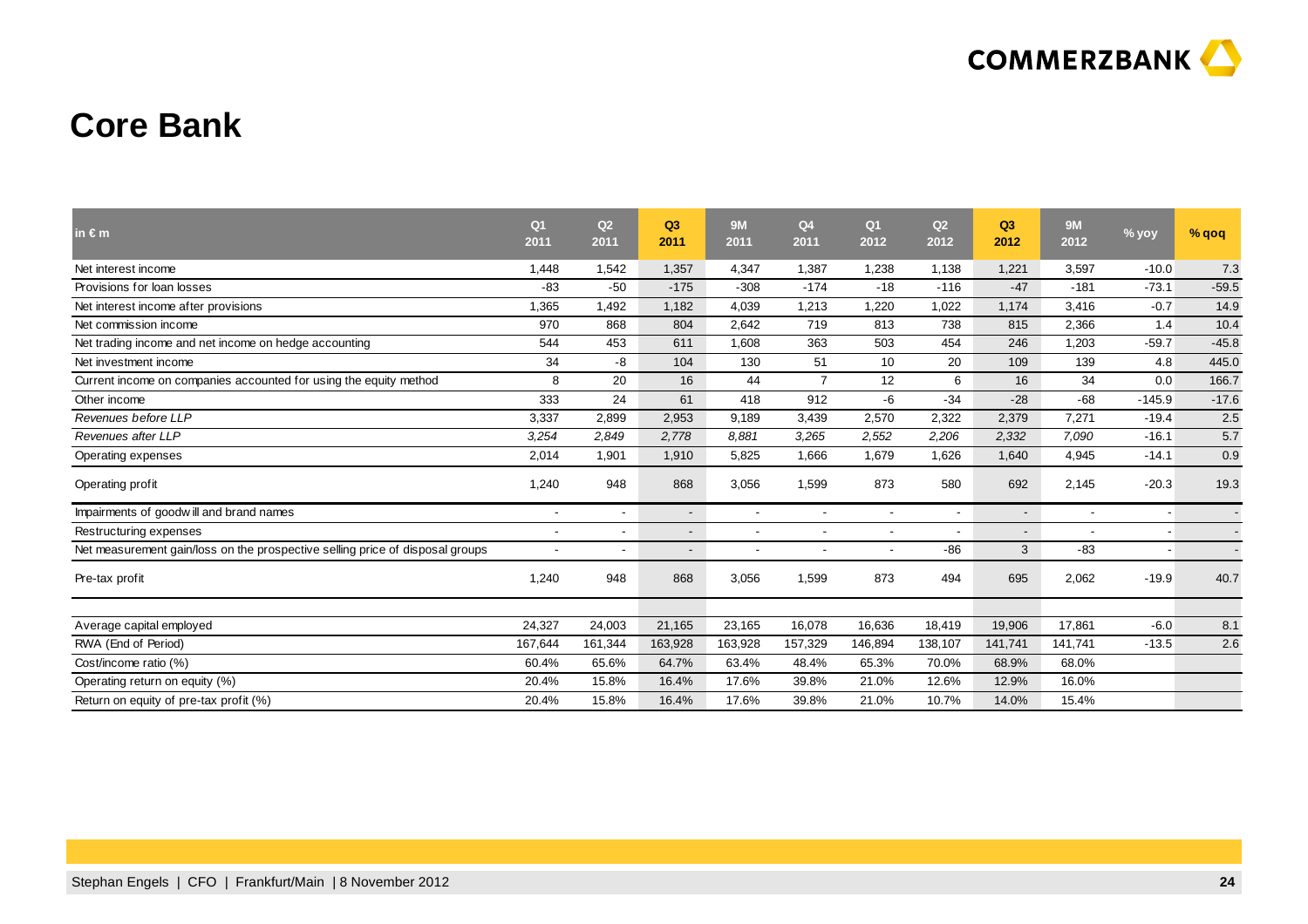

### **Private Customers**

| in $\epsilon$ m                                                               | Q <sub>1</sub><br>2011 | Q2<br>2011     | Q3<br>2011               | <b>9M</b><br>2011        | Q <sub>4</sub><br>2011   | Q <sub>1</sub><br>2012   | Q2<br>2012  | Q3<br>2012               | <b>9M</b><br>2012        | % yoy                    | % qoq                    |
|-------------------------------------------------------------------------------|------------------------|----------------|--------------------------|--------------------------|--------------------------|--------------------------|-------------|--------------------------|--------------------------|--------------------------|--------------------------|
| Net interest income                                                           | 514                    | 534            | 513                      | 1,561                    | 546                      | 473                      | 449         | 449                      | 1,371                    | $-12.5$                  | 0.0                      |
| Provisions for loan losses                                                    | $-45$                  | $-38$          | $-33$                    | $-116$                   | 55                       | -8                       | $-26$       | $-45$                    | $-79$                    | 36.4                     | 73.1                     |
| Net interest income after provisions                                          | 469                    | 496            | 480                      | 1,445                    | 601                      | 465                      | 423         | 404                      | 1,292                    | $-15.8$                  | $-4.5$                   |
| Net commission income                                                         | 601                    | 482            | 434                      | 1,517                    | 363                      | 416                      | 368         | 409                      | 1,193                    | $-5.8$                   | 11.1                     |
| Net trading income and net income on hedge accounting                         | $-1$                   | -2             | 8                        | 5                        | -5                       | 1                        | -0          | $\overline{1}$           | $\overline{2}$           | $-87.5$                  | $\overline{\phantom{a}}$ |
| Net investment income                                                         | $-1$                   | 5              | $-1$                     | 3                        | -8                       | $\overline{2}$           | $\mathbf 0$ | $-4$                     | $-2$                     | 300.0                    |                          |
| Current income on companies accounted for using the equity method             | 6                      | 5              | 6                        | 17                       | 3                        | $\overline{7}$           | 3           | 6                        | 16                       | 0.0                      | 100.0                    |
| Other income                                                                  | $-11$                  | $\overline{4}$ | 49                       | 42                       | 21                       | $\overline{7}$           | $-18$       | $-26$                    | $-37$                    | $-153.1$                 | 44.4                     |
| Revenues before LLP                                                           | 1,108                  | 1,028          | 1,009                    | 3,145                    | 920                      | 906                      | 802         | 835                      | 2,543                    | $-17.2$                  | 4.1                      |
| Revenues after LLP                                                            | 1,063                  | 990            | 976                      | 3,029                    | 975                      | 898                      | 776         | 790                      | 2,464                    | $-19.1$                  | 1.8                      |
| Operating expenses                                                            | 928                    | 877            | 888                      | 2,693                    | 835                      | 757                      | 743         | 749                      | 2,249                    | $-15.7$                  | 0.8                      |
| Operating profit                                                              | 135                    | 113            | 88                       | 336                      | 140                      | 141                      | 33          | 41                       | 215                      | $-53.4$                  | 24.2                     |
| Impairments of goodwill and brand names                                       | $\blacksquare$         | $\blacksquare$ | $\blacksquare$           | $\overline{\phantom{a}}$ | $\overline{\phantom{a}}$ | $\overline{\phantom{a}}$ |             | $\overline{\phantom{a}}$ | $\blacksquare$           | $\overline{\phantom{a}}$ |                          |
| Restructuring expenses                                                        | $\blacksquare$         | $\sim$         | $\overline{\phantom{a}}$ | $\overline{\phantom{a}}$ | $\overline{\phantom{0}}$ | $\sim$                   |             | $\sim$                   | $\overline{\phantom{a}}$ | $\overline{\phantom{a}}$ |                          |
| Net measurement gain/loss on the prospective selling price of disposal groups |                        | $\sim$         | $\overline{\phantom{a}}$ | $\blacksquare$           |                          |                          |             | $\overline{\phantom{0}}$ | $\blacksquare$           |                          |                          |
| Pre-tax profit                                                                | 135                    | 113            | 88                       | 336                      | 140                      | 141                      | 33          | 41                       | 215                      | $-53.4$                  | 24.2                     |
|                                                                               |                        |                |                          |                          |                          |                          |             |                          |                          |                          |                          |
| Average capital employed                                                      | 4,243                  | 4,092          | 4,069                    | 4,134                    | 4,217                    | 3,976                    | 3,880       | 4,003                    | 3,953                    | $-1.6$                   | 3.2                      |
| RWA (End of Period)                                                           | 31,469                 | 29,133         | 30,952                   | 30,952                   | 29,468                   | 28,149                   | 28,767      | 27,733                   | 27,733                   | $-10.4$                  | $-3.6$                   |
| Cost/income ratio (%)                                                         | 83.8%                  | 85.3%          | 88.0%                    | 85.6%                    | 90.8%                    | 83.6%                    | 92.6%       | 89.7%                    | 88.4%                    |                          |                          |
| Operating return on equity (%)                                                | 12.7%                  | 11.0%          | 8.7%                     | 10.8%                    | 13.3%                    | 14.2%                    | 3.4%        | 4.1%                     | 7.3%                     |                          |                          |
| Return on equity of pre-tax profit (%)                                        | 12.7%                  | 11.0%          | 8.7%                     | 10.8%                    | 13.3%                    | 14.2%                    | 3.4%        | 4.1%                     | 7.3%                     |                          |                          |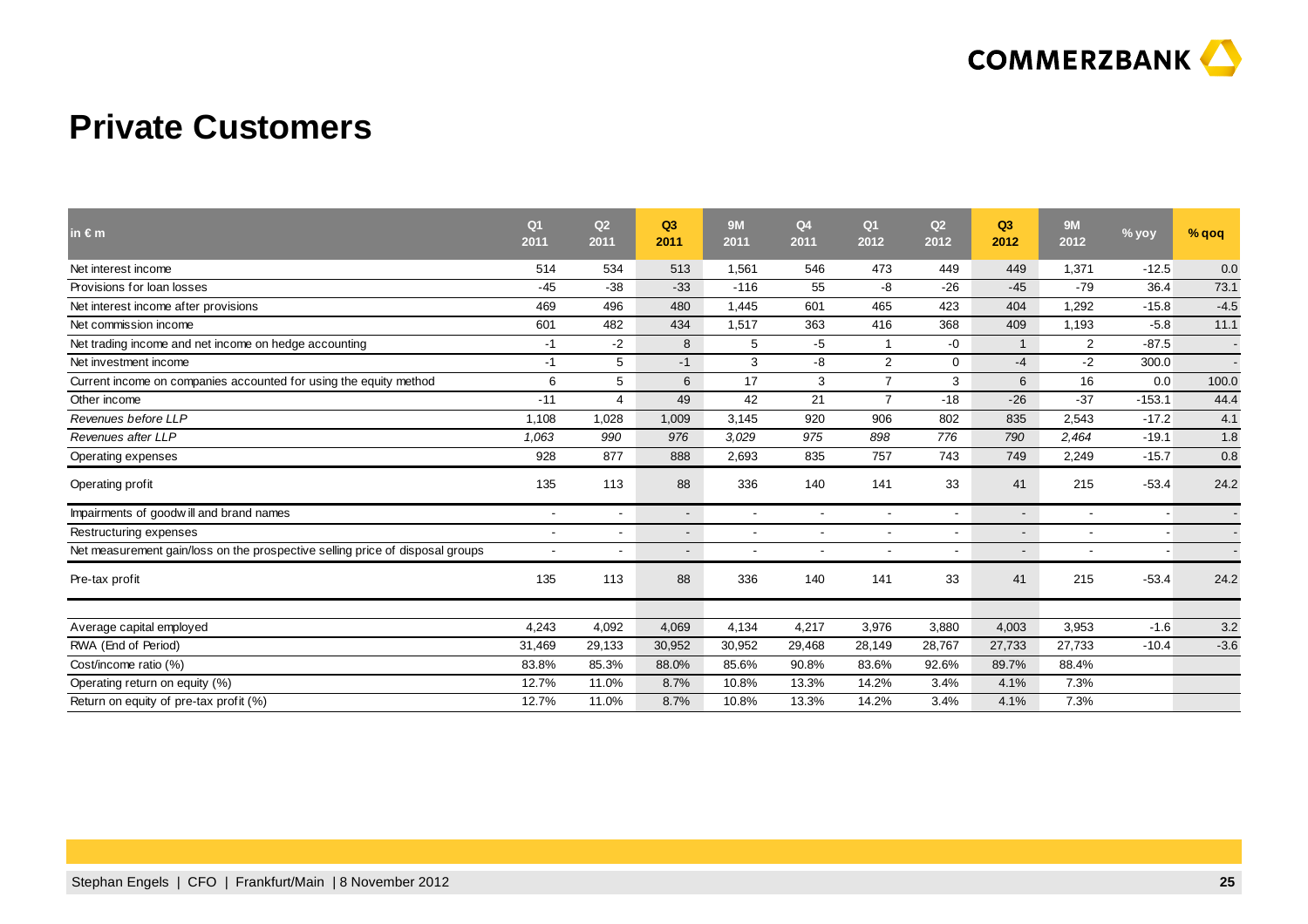

#### **Mittelstandsbank**

| $\mathsf{in} \in \mathsf{m}$                                                  | Q <sub>1</sub><br>2011 | Q2<br>2011               | Q3<br>2011               | <b>9M</b><br>2011        | Q <sub>4</sub><br>2011 | Q <sub>1</sub><br>2012   | Q2<br>2012   | Q3<br>2012               | <b>9M</b><br>2012 | % yoy    | % qoq     |
|-------------------------------------------------------------------------------|------------------------|--------------------------|--------------------------|--------------------------|------------------------|--------------------------|--------------|--------------------------|-------------------|----------|-----------|
| Net interest income                                                           | 534                    | 606                      | 551                      | 1,691                    | 563                    | 543                      | 488          | 469                      | 1,500             | $-14.9$  | $-3.9$    |
| Provisions for loan losses                                                    | $-11$                  | 28                       | $-58$                    | $-41$                    | $-149$                 | 35                       | $-32$        | 9                        | 12                | $-115.5$ | $-128.1$  |
| Net interest income after provisions                                          | 523                    | 634                      | 493                      | 1,650                    | 414                    | 578                      | 456          | 478                      | 1,512             | $-3.0$   | 4.8       |
| Net commission income                                                         | 292                    | 279                      | 271                      | 842                      | 274                    | 270                      | 272          | 258                      | 800               | $-4.8$   | $-5.1$    |
| Net trading income and net income on hedge accounting                         | 18                     | -6                       | $-1$                     | 11                       | $-50$                  | $-13$                    | $\mathbf{1}$ | $-13$                    | $-25$             | 1200.0   | $-1400.0$ |
| Net investment income                                                         | $-10$                  | $-17$                    | $-10$                    | $-37$                    | -8                     | $-1$                     | -6           | $\blacksquare$           | $-7$              | $-100.0$ | $-100.0$  |
| Current income on companies accounted for using the equity method             | 2                      | 5                        | 2                        | 9                        | $\overline{2}$         | $\sim$                   |              | 3                        | 3                 | 50.0     |           |
| Other income                                                                  | $\overline{ }$         | $-2$                     | -5                       | -6                       | $\overline{2}$         | -8                       | $-7$         | $-4$                     | $-19$             | $-20.0$  | $-42.9$   |
| Revenues before LLP                                                           | 837                    | 865                      | 808                      | 2,510                    | 783                    | 791                      | 748          | 713                      | 2,252             | $-11.8$  | $-4.7$    |
| Revenues after LLP                                                            | 826                    | 893                      | 750                      | 2,469                    | 634                    | 826                      | 716          | 722                      | 2,264             | $-3.7$   | 0.8       |
| Operating expenses                                                            | 393                    | 378                      | 400                      | 1,171                    | 344                    | 338                      | 326          | 327                      | 991               | $-18.2$  | 0.3       |
| Operating profit                                                              | 433                    | 515                      | 350                      | 1,298                    | 290                    | 488                      | 390          | 395                      | 1,273             | 12.9     | 1.3       |
| Impairments of goodwill and brand names                                       |                        | $\overline{\phantom{a}}$ | $\blacksquare$           | $\blacksquare$           |                        |                          |              | $\overline{\phantom{a}}$ | $\blacksquare$    |          |           |
| Restructuring expenses                                                        | $\blacksquare$         | $\overline{\phantom{a}}$ | $\overline{\phantom{a}}$ | $\overline{\phantom{a}}$ |                        | $\overline{\phantom{a}}$ |              | $\overline{\phantom{0}}$ | $\blacksquare$    |          |           |
| Net measurement gain/loss on the prospective selling price of disposal groups |                        |                          | $\overline{\phantom{a}}$ | $\blacksquare$           |                        |                          |              | $\overline{\phantom{a}}$ | $\blacksquare$    |          |           |
| Pre-tax profit                                                                | 433                    | 515                      | 350                      | 1,298                    | 290                    | 488                      | 390          | 395                      | 1,273             | 12.9     | 1.3       |
|                                                                               |                        |                          |                          |                          |                        |                          |              |                          |                   |          |           |
| Average capital employed                                                      | 7,235                  | 6,750                    | 6,925                    | 6,970                    | 6,921                  | 5,974                    | 5,707        | 5,766                    | 5,816             | $-16.7$  | 1.0       |
| RWA (End of Period)                                                           | 65,276                 | 65,914                   | 67,477                   | 67,477                   | 60,339                 | 53,971                   | 53,191       | 53,516                   | 53,516            | $-20.7$  | 0.6       |
| Cost/income ratio (%)                                                         | 47.0%                  | 43.7%                    | 49.5%                    | 46.7%                    | 43.9%                  | 42.7%                    | 43.6%        | 45.9%                    | 44.0%             |          |           |
| Operating return on equity (%)                                                | 23.9%                  | 30.5%                    | 20.2%                    | 24.8%                    | 16.8%                  | 32.7%                    | 27.3%        | 27.4%                    | 29.2%             |          |           |
| Return on equity of pre-tax profit (%)                                        | 23.9%                  | 30.5%                    | 20.2%                    | 24.8%                    | 16.8%                  | 32.7%                    | 27.3%        | 27.4%                    | 29.2%             |          |           |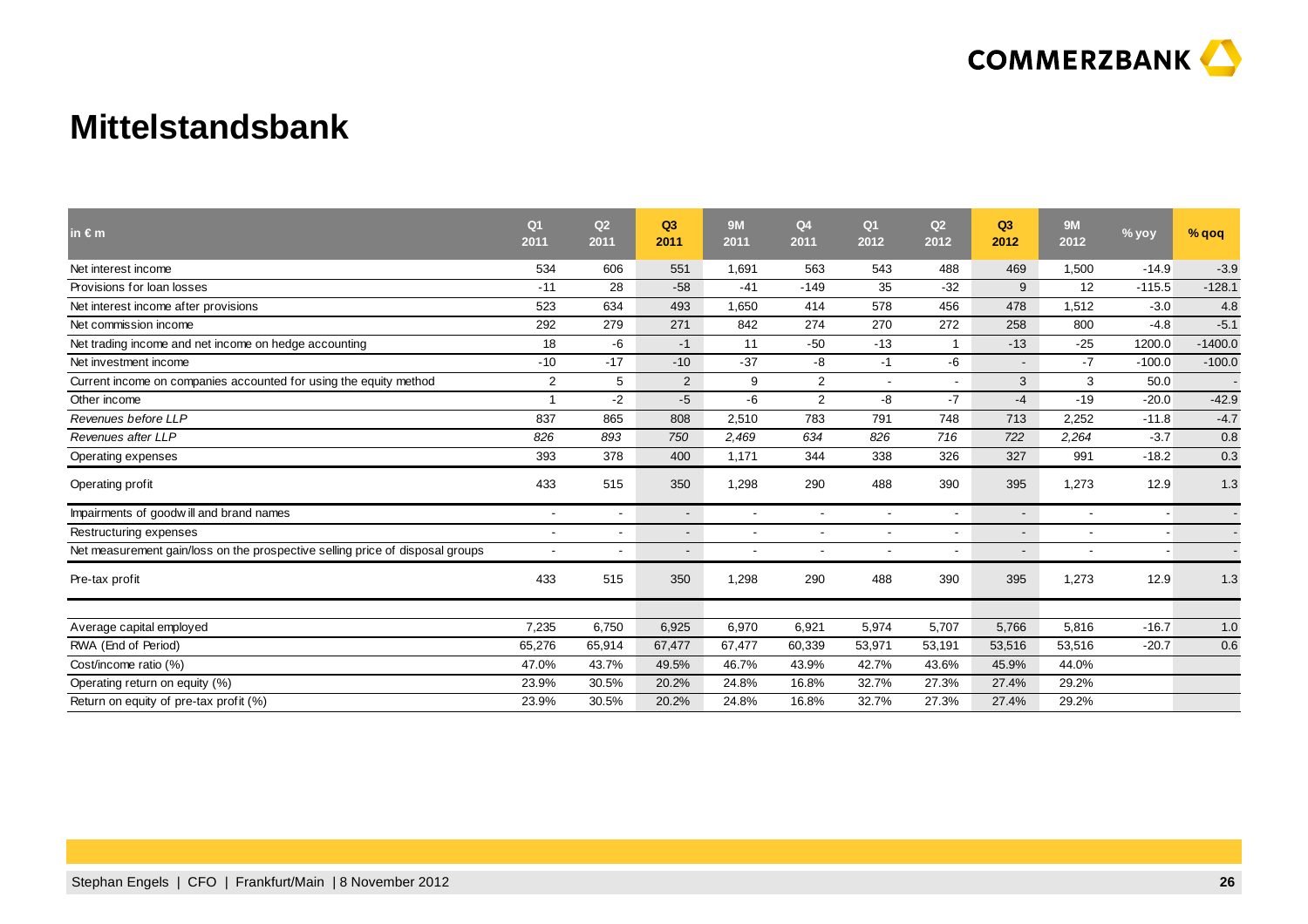

### **Central & Eastern Europe**

| in $\epsilon$ m                                                               | Q <sub>1</sub><br>2011   | Q <sub>2</sub><br>2011   | Q <sub>3</sub><br>2011   | <b>9M</b><br>2011 | Q4<br>2011 | Q <sub>1</sub><br>2012   | Q <sub>2</sub><br>2012 | Q3<br>2012               | 9M<br>2012               | % yoy   | $%$ qoq  |
|-------------------------------------------------------------------------------|--------------------------|--------------------------|--------------------------|-------------------|------------|--------------------------|------------------------|--------------------------|--------------------------|---------|----------|
| Net interest income                                                           | 137                      | 147                      | 150                      | 434               | 139        | 120                      | 121                    | 120                      | 361                      | $-20.0$ | $-0.8$   |
| Provisions for loan losses                                                    | $-27$                    | -9                       | $-26$                    | $-62$             | $-24$      | $-18$                    | $-35$                  | $-28$                    | $-81$                    | 7.7     | $-20.0$  |
| Net interest income after provisions                                          | 110                      | 138                      | 124                      | 372               | 115        | 102                      | 86                     | 92                       | 280                      | $-25.8$ | 7.0      |
| Net commission income                                                         | 48                       | 50                       | 48                       | 146               | 41         | 50                       | 47                     | 47                       | 144                      | $-2.1$  | 0.0      |
| Net trading income and net income on hedge accounting                         | 24                       | 22                       | 32                       | 78                | 169        | 38                       | 28                     | 24                       | 90                       | $-25.0$ | $-14.3$  |
| Net investment income                                                         | $-1$                     | -0                       | 6                        | 5                 | -4         | $\mathbf{1}$             | 5                      | $\overline{2}$           | 8                        | $-66.7$ | $-60.0$  |
| Current income on companies accounted for using the equity method             | $\overline{\phantom{a}}$ | $\overline{\phantom{a}}$ | $\overline{\phantom{a}}$ |                   |            |                          |                        | $\overline{\phantom{a}}$ | $\overline{\phantom{a}}$ |         |          |
| Other income                                                                  | 10 <sup>°</sup>          | 6                        | 10                       | 26                | 10         | 11                       | 9                      | 8                        | 28                       | $-20.0$ | $-11.1$  |
| Revenues before LLP                                                           | 218                      | 225                      | 246                      | 689               | 355        | 220                      | 210                    | 201                      | 631                      | $-18.3$ | $-4.3$   |
| Revenues after LLP                                                            | 191                      | 216                      | 220                      | 627               | 331        | 202                      | 175                    | 173                      | 550                      | $-21.4$ | $-1.1$   |
| Operating expenses                                                            | 131                      | 133                      | 130                      | 394               | 137        | 115                      | 116                    | 121                      | 352                      | $-6.9$  | 4.3      |
| Operating profit                                                              | 60                       | 83                       | 90                       | 233               | 194        | 87                       | 59                     | 52                       | 198                      | $-42.2$ | $-11.9$  |
| Impairments of goodwill and brand names                                       | $\overline{\phantom{a}}$ | $\blacksquare$           | $\overline{\phantom{a}}$ |                   |            | $\overline{\phantom{a}}$ |                        | $\overline{\phantom{a}}$ | $\overline{\phantom{a}}$ |         |          |
| Restructuring expenses                                                        | $\overline{\phantom{a}}$ | $\overline{\phantom{a}}$ |                          |                   |            |                          |                        | $\overline{\phantom{0}}$ | $\blacksquare$           |         |          |
| Net measurement gain/loss on the prospective selling price of disposal groups | $\blacksquare$           | $\overline{\phantom{a}}$ | $\overline{\phantom{a}}$ |                   |            | $\sim$                   | $-86$                  | 3                        | $-83$                    |         |          |
| Pre-tax profit                                                                | 60                       | 83                       | 90                       | 233               | 194        | 87                       | $-27$                  | 55                       | 115                      | $-38.9$ | $-303.7$ |
|                                                                               |                          |                          |                          |                   |            |                          |                        |                          |                          |         |          |
| Average capital employed                                                      | 1.745                    | 1,810                    | 1,839                    | 1,798             | 1,853      | 1,893                    | 1,885                  | 1,601                    | 1,793                    | $-13.0$ | $-15.1$  |
| RWA (End of Period)                                                           | 16,084                   | 16,511                   | 16,211                   | 16,211            | 17,004     | 16,711                   | 15,971                 | 15,654                   | 15,654                   | $-3.4$  | $-2.0$   |
| Cost/income ratio (%)                                                         | 60.1%                    | 59.1%                    | 52.8%                    | 57.2%             | 38.6%      | 52.3%                    | 55.2%                  | 60.2%                    | 55.8%                    |         |          |
| Operating return on equity (%)                                                | 13.8%                    | 18.3%                    | 19.6%                    | 17.3%             | 41.9%      | 18.4%                    | 12.5%                  | 13.0%                    | 14.7%                    |         |          |
| Return on equity of pre-tax profit (%)                                        | 13.8%                    | 18.3%                    | 19.6%                    | 17.3%             | 41.9%      | 18.4%                    | $-5.7%$                | 13.7%                    | 8.6%                     |         |          |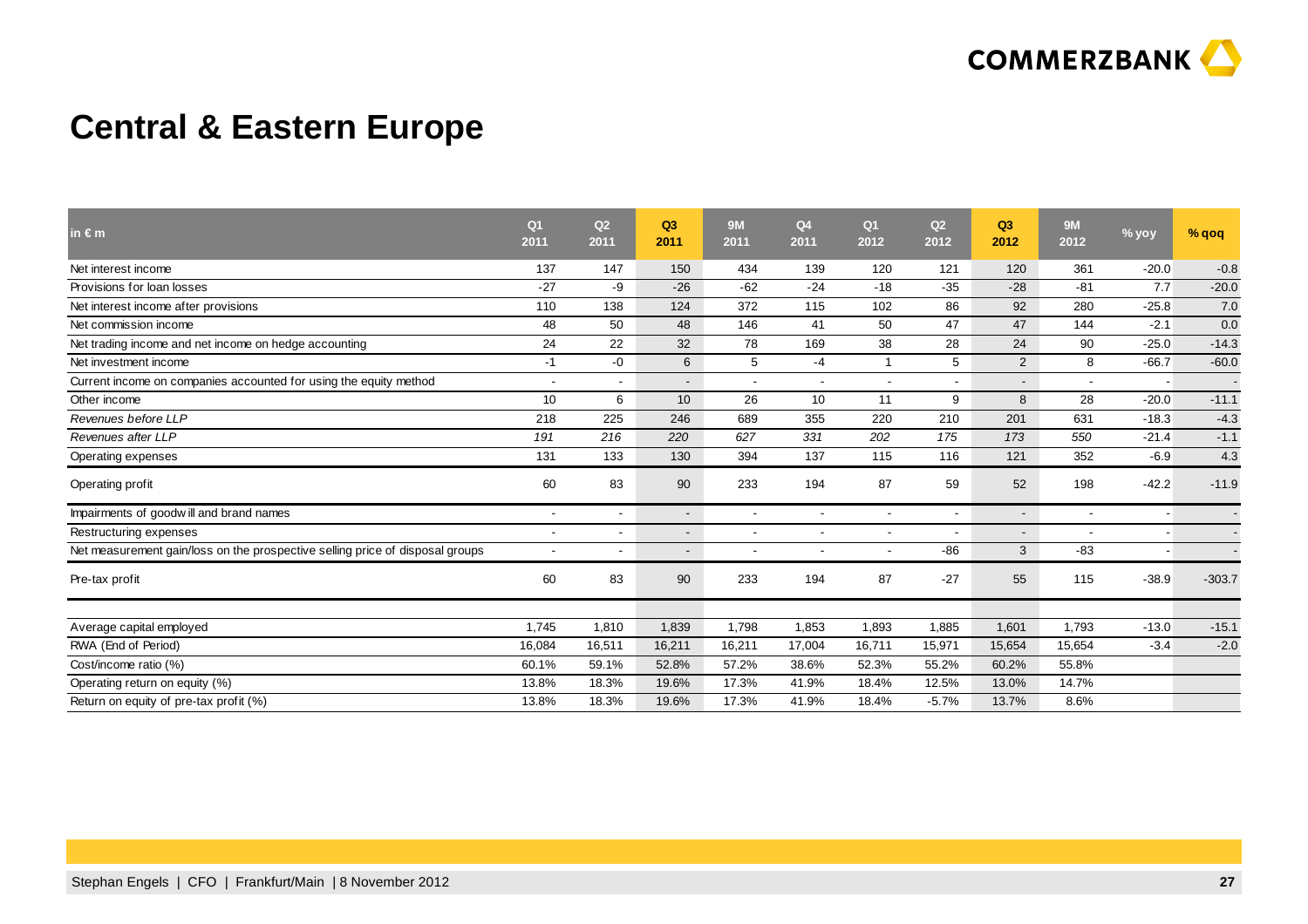

### **Corporates & Markets**

| in $\epsilon$ m                                                               | Q <sub>1</sub><br>2011   | Q2<br>2011               | Q <sub>3</sub><br>2011   | <b>9M</b><br>2011 | Q <sub>4</sub><br>2011 | Q <sub>1</sub><br>2012   | Q2<br>2012     | Q3<br>2012               | <b>9M</b><br>2012        | % yoy    | % qoq    |
|-------------------------------------------------------------------------------|--------------------------|--------------------------|--------------------------|-------------------|------------------------|--------------------------|----------------|--------------------------|--------------------------|----------|----------|
| Net interest income                                                           | 160                      | 225                      | 141                      | 526               | 306                    | 119                      | 113            | 143                      | 375                      | 1.4      | 26.5     |
| Provisions for loan losses                                                    | $\mathbf 0$              | $-31$                    | $-59$                    | $-90$             | $-56$                  | $-27$                    | $-23$          | 17                       | $-33$                    | $-128.8$ | $-173.9$ |
| Net interest income after provisions                                          | 160                      | 194                      | 82                       | 436               | 250                    | 92                       | 90             | 160                      | 342                      | 95.1     | 77.8     |
| Net commission income                                                         | 48                       | 92                       | 78                       | 218               | 82                     | 83                       | 60             | 102                      | 245                      | 30.8     | 70.0     |
| Net trading income and net income on hedge accounting                         | 456                      | 370                      | 202                      | 1,028             | 41                     | 195                      | 208            | 157                      | 560                      | $-22.3$  | $-24.5$  |
| Net investment income                                                         | 4                        | 26                       | $\overline{4}$           | 34                | -4                     | 3                        | 1              | 121                      | 125                      | 2925.0   | 12000.0  |
| Current income on companies accounted for using the equity method             |                          | 11                       | 2                        | 13                | 2                      | 6                        | 3              | 3                        | 12                       | 50.0     | 0.0      |
| Other income                                                                  | 11                       | $-14$                    | 21                       | 18                | $-30$                  | -9                       | $\overline{4}$ | $-29$                    | $-34$                    | $-238.1$ | $-825.0$ |
| Revenues before LLP                                                           | 679                      | 710                      | 448                      | 1,837             | 397                    | 397                      | 389            | 497                      | 1,283                    | 10.9     | 27.8     |
| Revenues after LLP                                                            | 679                      | 679                      | 389                      | 1.747             | 341                    | 370                      | 366            | 514                      | 1,250                    | 32.1     | 40.4     |
| Operating expenses                                                            | 439                      | 398                      | 354                      | 1,191             | 314                    | 340                      | 321            | 323                      | 984                      | $-8.8$   | 0.6      |
| Operating profit                                                              | 240                      | 281                      | 35                       | 556               | 27                     | 30                       | 45             | 191                      | 266                      | 445.7    | 324.4    |
| Impairments of goodwill and brand names                                       |                          | $\blacksquare$           | $\overline{\phantom{a}}$ |                   |                        | $\overline{\phantom{a}}$ |                | $\sim$                   | $\overline{\phantom{a}}$ |          |          |
| Restructuring expenses                                                        | $\overline{\phantom{a}}$ | $\blacksquare$           | $\overline{\phantom{a}}$ |                   |                        | $\overline{\phantom{a}}$ |                | $\sim$                   | $\blacksquare$           |          |          |
| Net measurement gain/loss on the prospective selling price of disposal groups |                          | $\overline{\phantom{a}}$ |                          |                   |                        |                          |                | $\overline{\phantom{0}}$ | $\overline{\phantom{a}}$ |          |          |
| Pre-tax profit                                                                | 240                      | 281                      | 35                       | 556               | 27                     | 30                       | 45             | 191                      | 266                      | 445.7    | 324.4    |
|                                                                               |                          |                          |                          |                   |                        |                          |                |                          |                          |          |          |
| Average capital employed                                                      | 4,204                    | 3,777                    | 3,495                    | 3,825             | 3,751                  | 3,244                    | 3,233          | 3,081                    | 3,186                    | $-11.8$  | $-4.7$   |
| RWA (End of Period)                                                           | 40,287                   | 36,661                   | 37,104                   | 37,104            | 35,564                 | 32,310                   | 26,129         | 29,891                   | 29,891                   | $-19.4$  | 14.4     |
| Cost/income ratio (%)                                                         | 64.7%                    | 56.1%                    | 79.0%                    | 64.8%             | 79.1%                  | 85.6%                    | 82.5%          | 65.0%                    | 76.7%                    |          |          |
| Operating return on equity (%)                                                | 22.8%                    | 29.8%                    | 4.0%                     | 19.4%             | 2.9%                   | 3.7%                     | 5.6%           | 24.8%                    | 11.1%                    |          |          |
| Return on equity of pre-tax profit (%)                                        | 22.8%                    | 29.8%                    | 4.0%                     | 19.4%             | 2.9%                   | 3.7%                     | 5.6%           | 24.8%                    | 11.1%                    |          |          |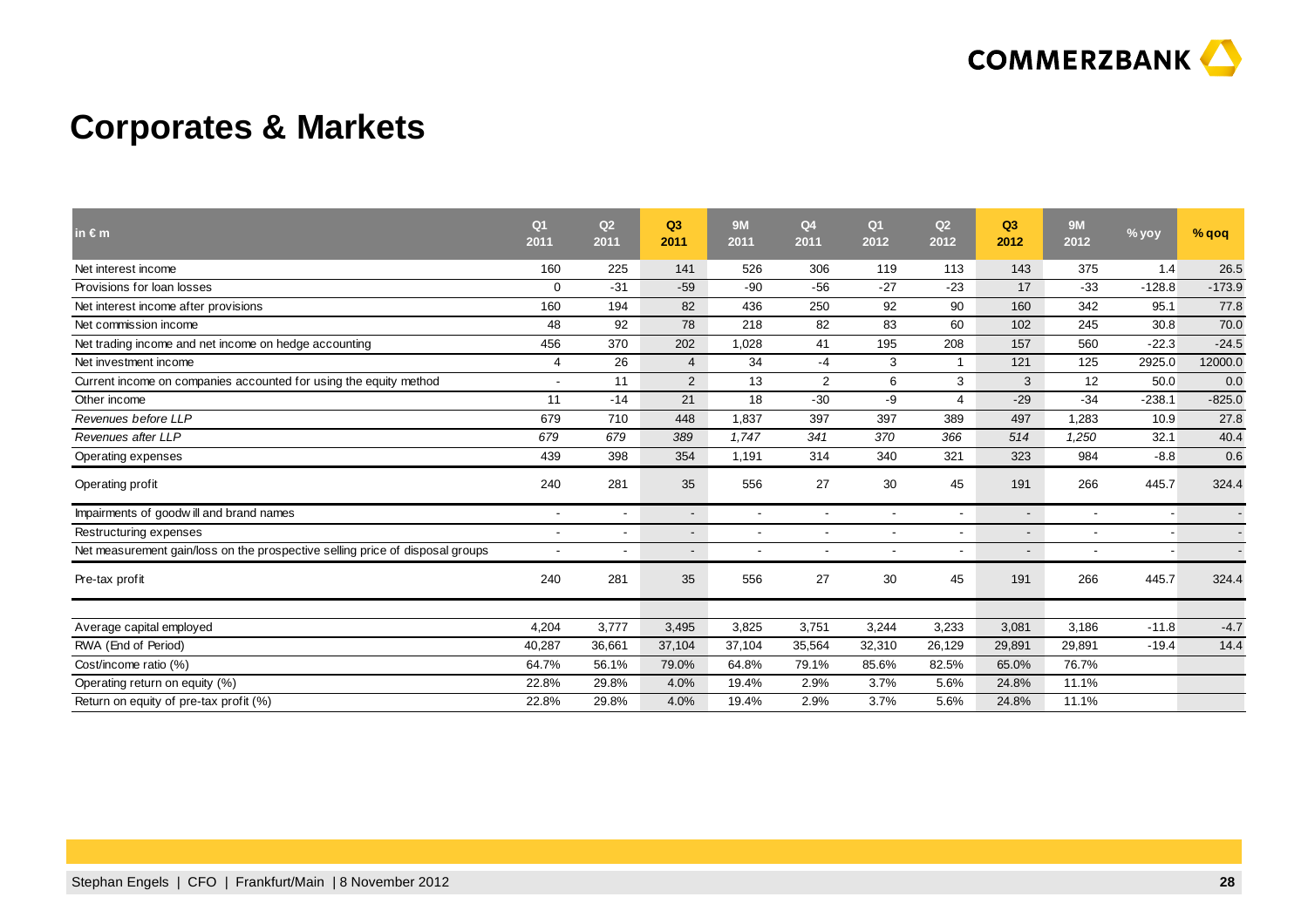

#### **Non-Core Assets**

| in $\epsilon$ m                                                               | Q <sub>1</sub><br>2011 | Q2<br>2011     | Q3<br>2011               | <b>9M</b><br>2011        | Q <sub>4</sub><br>2011   | Q <sub>1</sub><br>2012   | Q2<br>2012   | Q3<br>2012               | <b>9M</b><br>2012        | % yoy   | % $q$ oq |
|-------------------------------------------------------------------------------|------------------------|----------------|--------------------------|--------------------------|--------------------------|--------------------------|--------------|--------------------------|--------------------------|---------|----------|
| Net interest income                                                           | 274                    | 235            | 225                      | 734                      | 207                      | 186                      | 158          | 158                      | 502                      | $-29.8$ | 0.0      |
| Provisions for loan losses                                                    | $-236$                 | $-231$         | $-255$                   | $-722$                   | $-181$                   | $-178$                   | $-301$       | $-383$                   | $-862$                   | 50.2    | 27.2     |
| Net interest income after provisions                                          | 38                     | 4              | $-30$                    | 12                       | 26                       | 8                        | $-143$       | $-225$                   | $-360$                   | 650.0   | 57.3     |
| Net commission income                                                         | 50                     | 60             | 40                       | 150                      | $-16$                    | 30                       | 19           | 25                       | 74                       | $-37.5$ | 31.6     |
| Net trading income and net income on hedge accounting                         | $-86$                  | 51             | $-39$                    | $-74$                    | 197                      | $-215$                   | 124          | $-100$                   | $-191$                   | 156.4   | $-180.6$ |
| Net investment income                                                         | $-40$                  | $-939$         | $-1,371$                 | $-2,350$                 | $-1.446$                 | $-203$                   | $-54$        | $-79$                    | $-336$                   | $-94.2$ | 46.3     |
| Current income on companies accounted for using the equity method             | -8                     | $-7$           | $\blacksquare$           | $-15$                    | 6                        | $-1$                     | $\mathbf{1}$ | $\sim$                   | $\blacksquare$           |         | $-100.0$ |
| Other income                                                                  | 5                      | $-13$          | $-2$                     | $-10$                    | $-60$                    | 26                       | -8           | $-5$                     | 13                       | 150.0   | $-37.5$  |
| Revenues before LLP                                                           | 195                    | $-613$         | $-1,147$                 | $-1,565$                 | $-1,112$                 | $-177$                   | 240          | $-1$                     | 62                       | $-99.9$ | $-100.4$ |
| Revenues after LLP                                                            | $-41$                  | $-844$         | $-1,402$                 | $-2,287$                 | $-1,293$                 | $-355$                   | $-61$        | $-384$                   | $-800$                   | $-72.6$ | 529.5    |
| Operating expenses                                                            | 118                    | 113            | 109                      | 340                      | 98                       | 98                       | 88           | 92                       | 278                      | $-15.6$ | 4.5      |
| Operating profit                                                              | $-159$                 | $-957$         | $-1,511$                 | $-2,627$                 | $-1,391$                 | $-453$                   | $-149$       | $-476$                   | $-1,078$                 | $-68.5$ | 219.5    |
| Impairments of goodwill and brand names                                       | $\blacksquare$         | $\blacksquare$ | $\overline{\phantom{a}}$ | $\blacksquare$           | $\overline{\phantom{a}}$ | $\overline{\phantom{a}}$ |              | $\overline{\phantom{0}}$ | $\overline{\phantom{a}}$ |         |          |
| Restructuring expenses                                                        | $\blacksquare$         | $\sim$         | $\overline{\phantom{a}}$ | $\overline{\phantom{a}}$ | $\overline{\phantom{a}}$ | 34                       | 9            | $\overline{\phantom{a}}$ | 43                       |         |          |
| Net measurement gain/loss on the prospective selling price of disposal groups |                        |                | $\overline{\phantom{a}}$ | $\blacksquare$           |                          | $\overline{\phantom{a}}$ |              | $\overline{\phantom{0}}$ | $\blacksquare$           |         |          |
| Pre-tax profit                                                                | $-159$                 | $-957$         | $-1,511$                 | $-2,627$                 | $-1,391$                 | $-487$                   | $-158$       | $-476$                   | $-1,121$                 | $-68.5$ | 201.3    |
|                                                                               |                        |                |                          |                          |                          |                          |              |                          |                          |         |          |
| Average capital employed                                                      | 6,927                  | 6,415          | 6,644                    | 6,662                    | 10,578                   | 10,226                   | 10,118       | 10,053                   | 10,132                   | 51.3    | $-0.6$   |
| RWA (End of Period)                                                           | 71,308                 | 69,304         | 71,012                   | 71,012                   | 68,493                   | 66,543                   | 63,069       | 64,570                   | 64,570                   | $-9.1$  | 2.4      |
| Cost/income ratio (%)                                                         | 60.5%                  | n/a            | n/a                      | n/a                      | n/a                      | n/a                      | 36.7%        | n/a                      | 448.4%                   |         |          |
| Operating return on equity (%)                                                | $-9.2%$                | $-59.7%$       | $-91.0%$                 | $-52.6%$                 | $-52.6%$                 | $-17.7%$                 | $-5.9%$      | $-18.9%$                 | $-14.2%$                 |         |          |
| Return on equity of pre-tax profit (%)                                        | $-9.2%$                | $-59.7%$       | $-91.0%$                 | $-52.6%$                 | $-52.6%$                 | $-19.0%$                 | $-6.2%$      | $-18.9%$                 | $-14.8%$                 |         |          |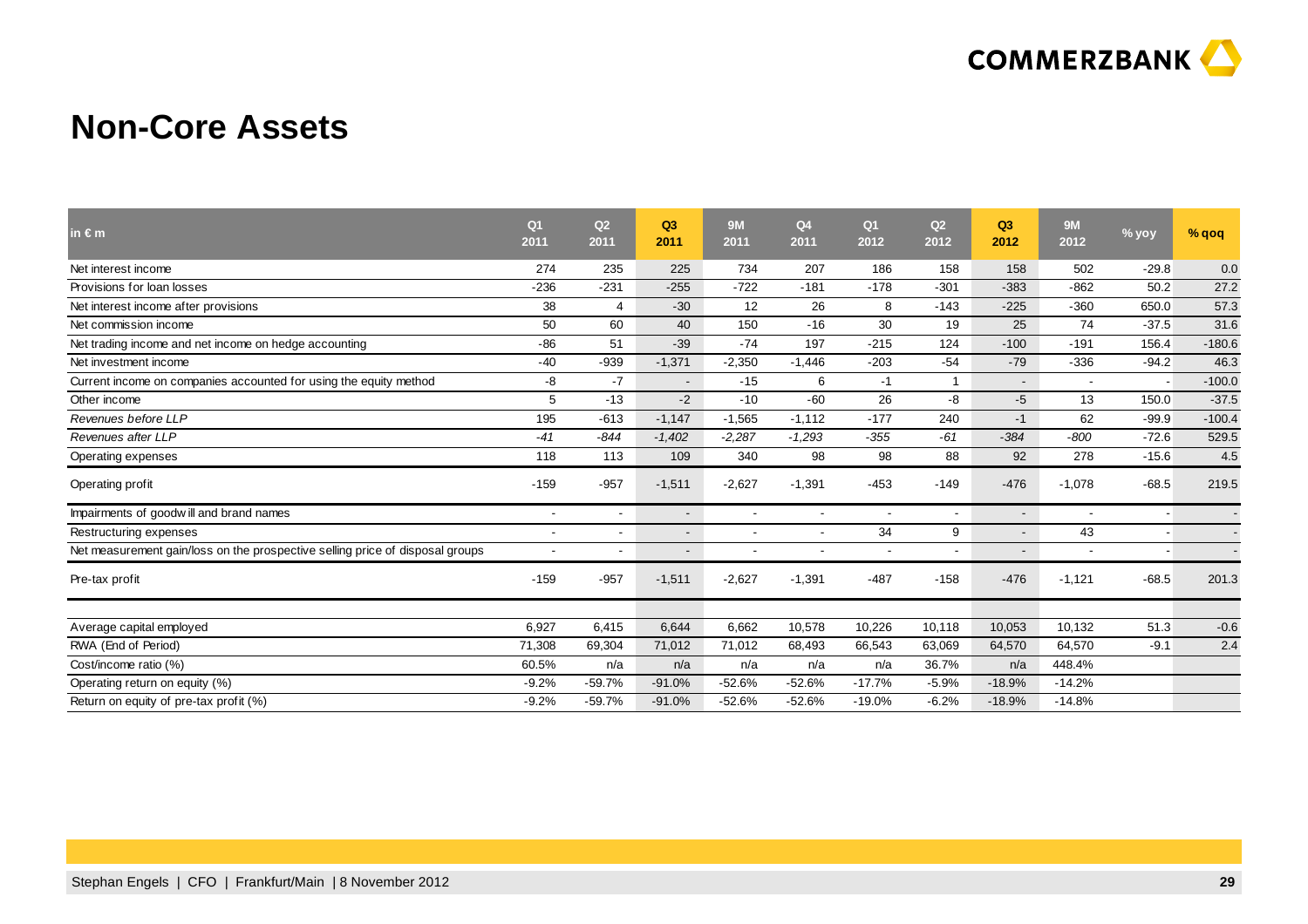

### **Portfolio Restructuring Unit**

| $\mathsf{in} \in \mathsf{m}$                                                  | Q <sub>1</sub><br>2011   | Q2<br>2011               | Q <sub>3</sub><br>2011   | 9M<br>2011               | Q4<br>2011               | Q <sub>1</sub><br>2012   | Q2<br>2012               | Q <sub>3</sub><br>2012   | 9M<br>2012               | $%$ yoy                  | $%$ qoq  |
|-------------------------------------------------------------------------------|--------------------------|--------------------------|--------------------------|--------------------------|--------------------------|--------------------------|--------------------------|--------------------------|--------------------------|--------------------------|----------|
| Net interest income                                                           | 5                        | 13                       | $\overline{7}$           | 25                       | 24                       | 5                        | 37                       | $\sim$                   | 42                       |                          |          |
| Provisions for loan losses                                                    |                          | 3                        | 17                       | 21                       | $-26$                    | $-16$                    | 13                       | $\overline{\phantom{a}}$ | -3                       |                          |          |
| Net interest income after provisions                                          | 6                        | 16                       | 24                       | 46                       | $-2$                     | $-11$                    | 50                       | $\overline{\phantom{a}}$ | 39                       |                          |          |
| Net commission income                                                         | $\mathbf 0$              | $\Omega$                 | $-0$                     | -0                       | $\Omega$                 | $\Omega$                 | -0                       | $\overline{\phantom{a}}$ | -0                       |                          |          |
| Net trading income and net income on hedge accounting                         | 61                       | 72                       | $-219$                   | $-86$                    | $-22$                    | 169                      | $-23$                    | $\overline{\phantom{a}}$ | 146                      | $\overline{\phantom{a}}$ |          |
| Net investment income                                                         | 18                       | $-7$                     | $-0$                     | 11                       | $-7$                     | 17                       | 11                       | $\overline{\phantom{a}}$ | 28                       |                          |          |
| Current income on companies accounted for using the equity method             | $\overline{\phantom{a}}$ |                          | $\overline{\phantom{0}}$ | $\overline{\phantom{a}}$ | $\overline{\phantom{a}}$ | $\overline{\phantom{a}}$ | $\overline{\phantom{a}}$ | $\overline{\phantom{a}}$ | $\overline{\phantom{a}}$ |                          |          |
| Other income                                                                  | -0                       | $-1$                     | $-0$                     | -1                       | -6                       |                          | -1                       | $\overline{\phantom{a}}$ | -0                       |                          |          |
| Revenues before LLP                                                           | 84                       | 77                       | $-212$                   | $-51$                    | $-11$                    | 192                      | 24                       | $\overline{\phantom{a}}$ | 216                      |                          |          |
| Revenues after LLP                                                            | 85                       | 80                       | $-195$                   | $-30$                    | $-37$                    | 176                      | 37                       | $\overline{a}$           | 213                      |                          |          |
| Operating expenses                                                            | 22                       | 16                       | 17                       | 55                       | 8                        | 12                       | 17                       | $\overline{\phantom{a}}$ | 29                       |                          |          |
| Operating profit                                                              | 63                       | 64                       | $-212$                   | $-85$                    | $-45$                    | 164                      | 20                       | $\overline{\phantom{a}}$ | 184                      |                          |          |
| Impairments of goodwill and brand names                                       |                          |                          | $\sim$                   | $\overline{\phantom{a}}$ | $\overline{\phantom{a}}$ | $\overline{\phantom{a}}$ | $\overline{\phantom{a}}$ | $\overline{\phantom{a}}$ | $\overline{\phantom{a}}$ |                          |          |
| Restructuring expenses                                                        | $\overline{\phantom{a}}$ |                          | $\overline{\phantom{a}}$ | $\overline{\phantom{a}}$ | $\overline{\phantom{a}}$ | $\overline{\phantom{a}}$ | $\overline{\phantom{a}}$ | $\overline{\phantom{a}}$ | $\overline{\phantom{a}}$ |                          |          |
| Net measurement gain/loss on the prospective selling price of disposal groups | $\overline{\phantom{a}}$ | $\overline{\phantom{a}}$ | $\sim$                   | $\overline{\phantom{a}}$ | $\overline{\phantom{a}}$ | $\overline{\phantom{a}}$ | $\overline{\phantom{a}}$ | $\overline{\phantom{a}}$ | $\overline{\phantom{a}}$ |                          |          |
| Pre-tax profit                                                                | 63                       | 64                       | $-212$                   | $-85$                    | $-45$                    | 164                      | 20                       | $\overline{\phantom{a}}$ | 184                      |                          |          |
| Average capital employed                                                      | 1,159                    | 1,128                    | 978                      | 1,089                    | 1,533                    | 1,704                    | 1,052                    | $\overline{\phantom{a}}$ | 1,378                    | $-100.0$                 | $-100.0$ |
| RWA (End of Period)                                                           | 9,316                    | 8,841                    | 9,238                    | 9,238                    | 10,772                   | 9,504                    | 8,975                    | $\overline{\phantom{a}}$ | $\overline{\phantom{a}}$ | $-100.0$                 | $-100.0$ |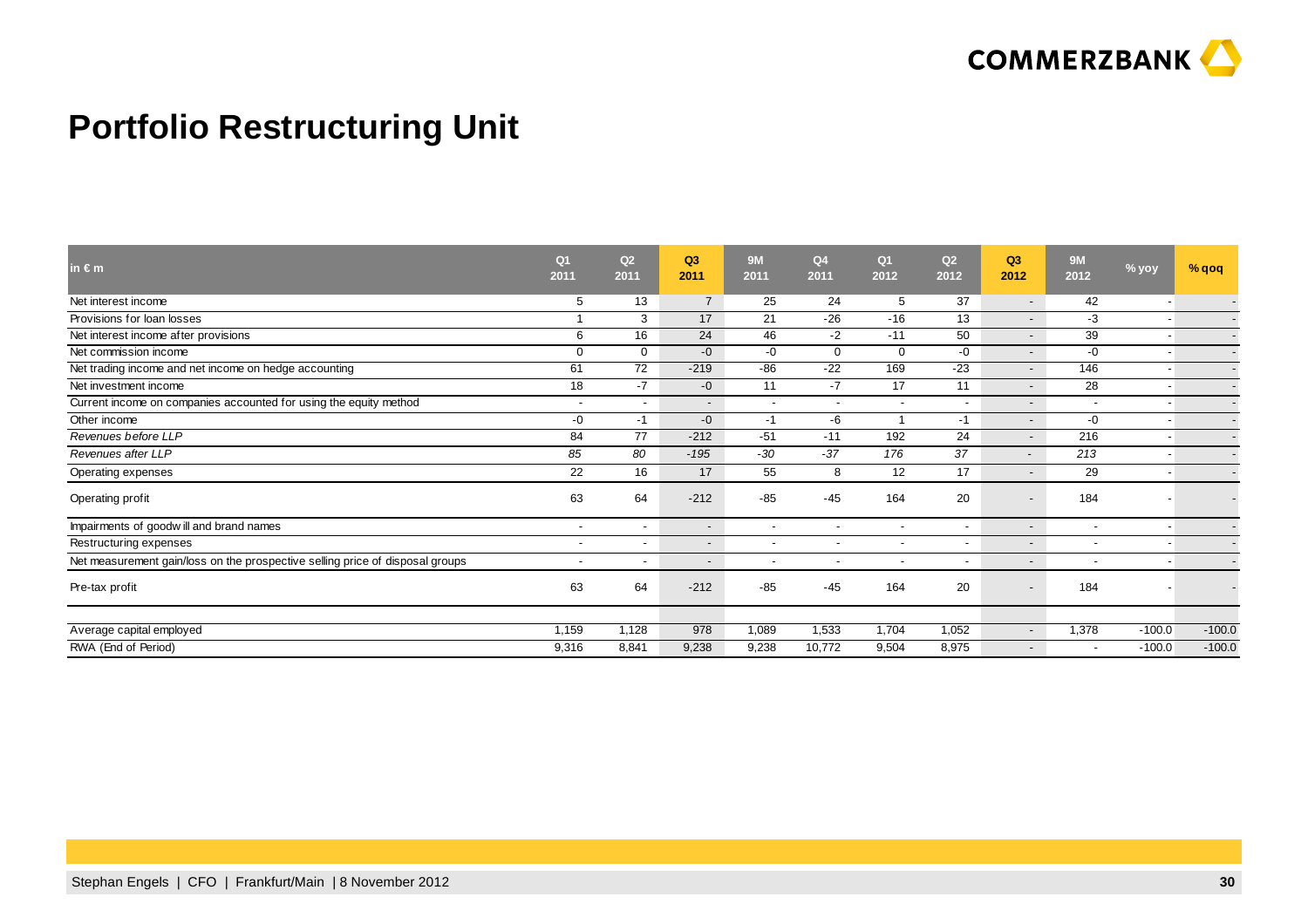

#### **Others & Consolidation**

| in $\epsilon$ m                                                               | Q <sub>1</sub><br>2011 | Q <sub>2</sub><br>2011   | Q <sub>3</sub><br>2011   | <b>9M</b><br>2011        | Q4<br>2011 | Q <sub>1</sub><br>2012 | Q <sub>2</sub><br>2012 | Q <sub>3</sub><br>2012   | <b>9M</b><br>2012 | $%$ yoy  | % qoq    |
|-------------------------------------------------------------------------------|------------------------|--------------------------|--------------------------|--------------------------|------------|------------------------|------------------------|--------------------------|-------------------|----------|----------|
| Net interest income                                                           | 103                    | 30                       | $\overline{2}$           | 135                      | $-167$     | $-17$                  | $-33$                  | 40                       | $-10$             | 1900.0   | $-221.2$ |
| Provisions for loan losses                                                    | $\Omega$               | -0                       | $\mathbf{1}$             | -1                       | 0          | $\mathbf 0$            | -0                     | $-0$                     | -0                | $-100.0$ |          |
| Net interest income after provisions                                          | 103                    | 30                       | 3                        | 136                      | $-167$     | $-17$                  | $-33$                  | 40                       | $-10$             | 1233.3   | $-221.2$ |
| Net commission income                                                         | $-19$                  | $-35$                    | $-27$                    | $-81$                    | $-41$      | -6                     | -9                     | $-1$                     | $-16$             | $-96.3$  | $-88.9$  |
| Net trading income and net income on hedge accounting                         | 47                     | 69                       | 370                      | 486                      | 208        | 282                    | 217                    | 77                       | 576               | $-79.2$  | $-64.5$  |
| Net investment income                                                         | 42                     | $-22$                    | 105                      | 125                      | 75         | 5                      | 20                     | $-10$                    | 15                | $-109.5$ | $-150.0$ |
| Current income on companies accounted for using the equity method             |                        | $-1$                     | 6                        | 5                        | -0         | $-1$                   |                        | 4                        | 3                 |          |          |
| Other income                                                                  | 322                    | 30                       | $-14$                    | 338                      | 909        | $-7$                   | $-22$                  | 23                       | $-6$              | $-264.3$ | $-204.5$ |
| Revenues before LLP                                                           | 495                    | 71                       | 442                      | 1,008                    | 984        | 256                    | 173                    | 133                      | 562               | $-69.9$  | $-23.1$  |
| Revenues after LLP                                                            | 495                    | 71                       | 443                      | 1,009                    | 984        | 256                    | 173                    | 133                      | 562               | $-70.0$  | $-23.1$  |
| Operating expenses                                                            | 123                    | 115                      | 138                      | 376                      | 36         | 129                    | 120                    | 120                      | 369               | $-13.0$  | 0.0      |
| Operating profit                                                              | 372                    | $-44$                    | 305                      | 633                      | 948        | 127                    | 53                     | 13                       | 193               | $-95.7$  | $-75.5$  |
| Impairments of goodwill and brand names                                       | $\overline{a}$         | $\sim$                   | $\overline{\phantom{a}}$ | $\overline{\phantom{a}}$ |            |                        |                        | $\overline{\phantom{0}}$ | $\overline{a}$    |          |          |
| Restructuring expenses                                                        |                        | $\overline{\phantom{a}}$ |                          |                          |            |                        |                        | $\overline{\phantom{0}}$ | $\blacksquare$    |          |          |
| Net measurement gain/loss on the prospective selling price of disposal groups |                        | $\overline{\phantom{a}}$ | $\overline{\phantom{a}}$ |                          |            |                        |                        | $\overline{\phantom{0}}$ | $\blacksquare$    |          |          |
| Pre-tax profit                                                                | 372                    | $-44$                    | 305                      | 633                      | 948        | 127                    | 53                     | 13                       | 193               | $-95.7$  | $-75.5$  |
|                                                                               |                        |                          |                          |                          |            |                        |                        |                          |                   |          |          |
| Average capital employed                                                      | 6,901                  | 7,575                    | 4,837                    | 6,438                    | $-664$     | 1,549                  | 3,714                  | 5,456                    | 3,113             | 12.8     | 46.9     |
| RWA (End of Period)                                                           | 14,527                 | 13,125                   | 12,183                   | 12,183                   | 14,954     | 15,753                 | 14,049                 | 14,948                   | 14,948            | 22.7     | 6.4      |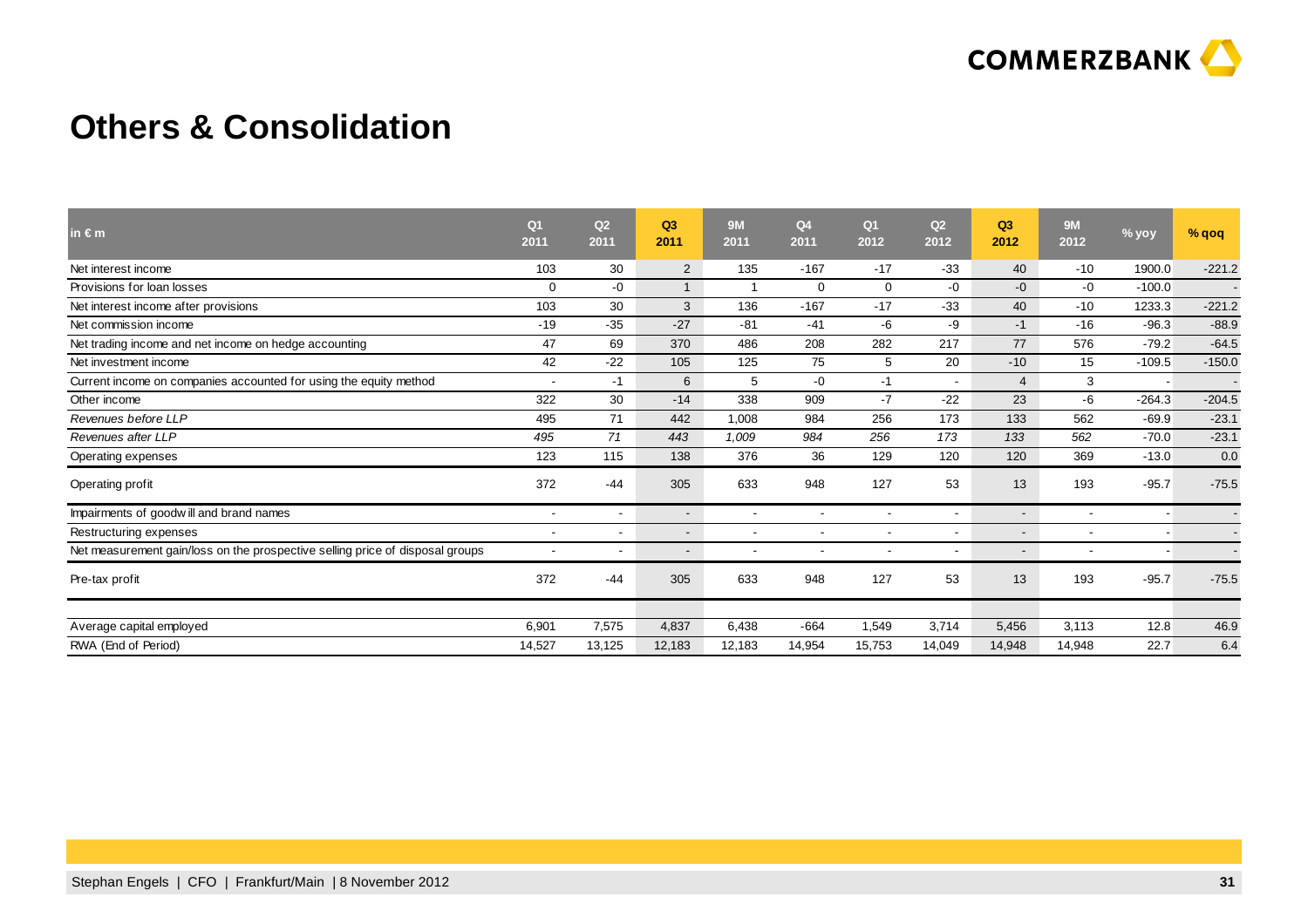

### **Group equity definitions**

| <b>Reconciliation of equity definitions</b>          |                                    |                      |  | <b>Equity basis for RoE</b>             |  |  |  |  |
|------------------------------------------------------|------------------------------------|----------------------|--|-----------------------------------------|--|--|--|--|
| Equity definitions in $\epsilon$ m                   | Q3 2012<br>End of<br><b>Period</b> | <b>9M</b><br>Average |  |                                         |  |  |  |  |
| Subscribed capital                                   | 5,828                              | 5,543                |  |                                         |  |  |  |  |
| Capital reserve                                      | 11,678                             | 11,195               |  |                                         |  |  |  |  |
| Retained earnings                                    | 8,900                              | 9,178                |  |                                         |  |  |  |  |
| Silent participations SoFFin / Allianz               | 2,376                              | 2,493                |  |                                         |  |  |  |  |
| Currency translation reserve                         | $-180$                             | $-237$               |  |                                         |  |  |  |  |
| Consolidated P&L <sup>1)</sup>                       | 600                                | 413                  |  |                                         |  |  |  |  |
| Investors' Capital without non-controlling interests | 29,202                             | 28,585               |  | Basis for RoE on net profit             |  |  |  |  |
| Non-controlling interests (IFRS) <sup>2)</sup>       | 836                                | 786                  |  |                                         |  |  |  |  |
| <b>Investors' Capital</b>                            | 30,038                             | 29,371               |  | Basis for operating RoE and pre-tax RoE |  |  |  |  |
| Capital deductions, goodwill and other adjustments   | $-4,793$                           |                      |  |                                         |  |  |  |  |
| Basel II core capital without hybrid capital         | 25,245                             |                      |  |                                         |  |  |  |  |
| Hybrid capital                                       | 2,265                              |                      |  |                                         |  |  |  |  |
| <b>Basel II Tier I capital</b>                       | 27,510                             |                      |  |                                         |  |  |  |  |

2) excluding: Revaluation reserve and cash flow hedges<sup>1)</sup> After deduction of estimated pro-rated distribution to silent participants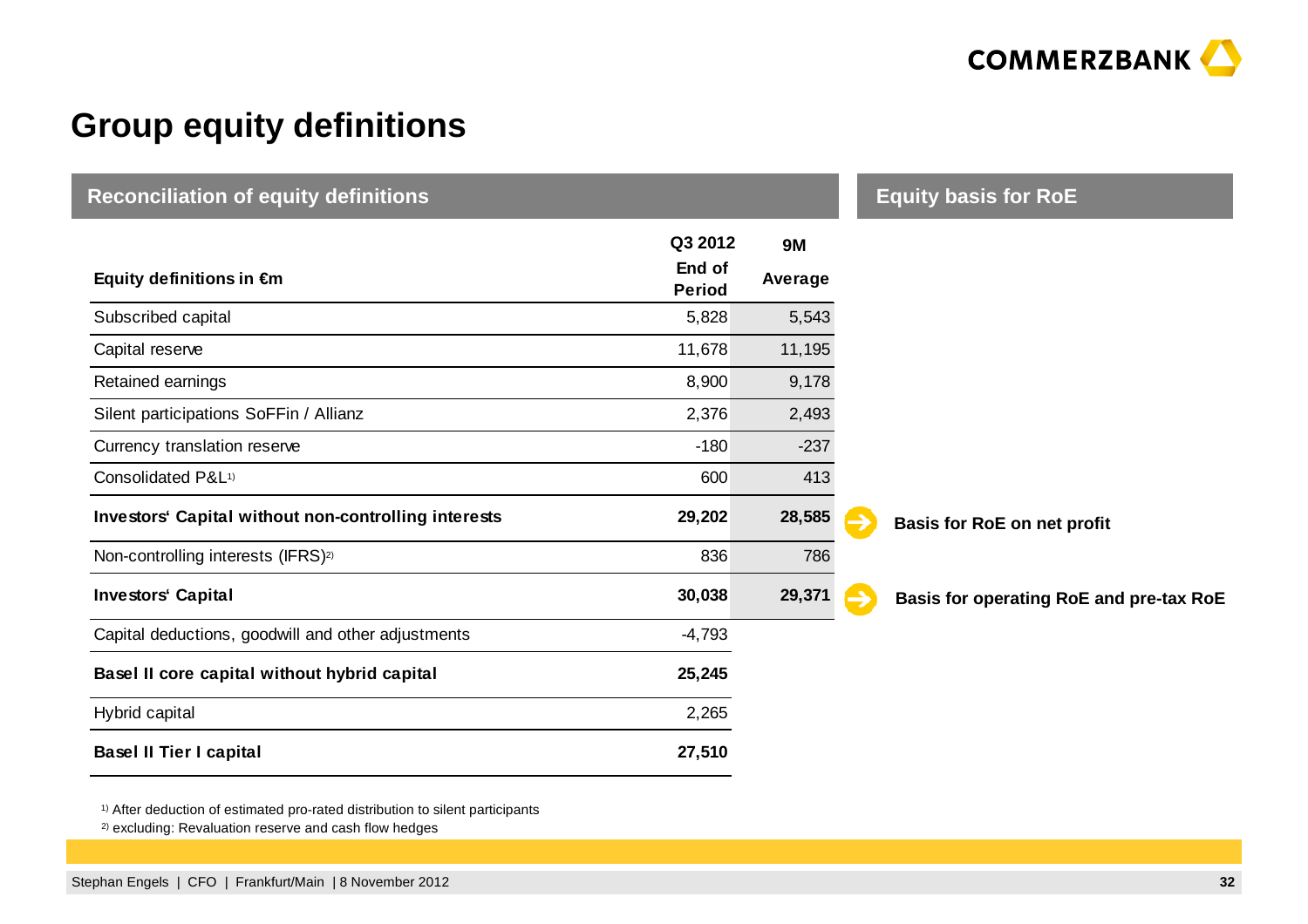

#### **For more information, please contact Commerzbank**´**<sup>s</sup> IR team:**

**Tanja Birkholz (Head of Investor Relations / Executive Management Board Member)**P: +49 69 136 23854M: tanja.birkholz@commerzbank.com

**Jürgen Ackermann** (Europe / US)P: +49 69 136 22338M: juergen.ackermann@commerzbank.com

**Dirk Bartsch (Strategic IR)** P: +49 69 136 22799 M: dirk.bartsch@commerzbank.com

**Ute Heiserer-Jäckel** (Retail Investors)P: +49 69 136 41874M: ute.heiserer-jaeckel@commerzbank.com

**Simone Nuxoll (Retail Investors)** P: +49 69 136 45660M: simone.nuxoll@commerzbank.com

**Michael H. Klein** (UK / Non-Euro Europe / Asia / Fixed Income)P: +49 69 136 24522M: michael.klein@commerzbank.com

> **ir@commerzbank.comwww.ir.commerzbank.com**